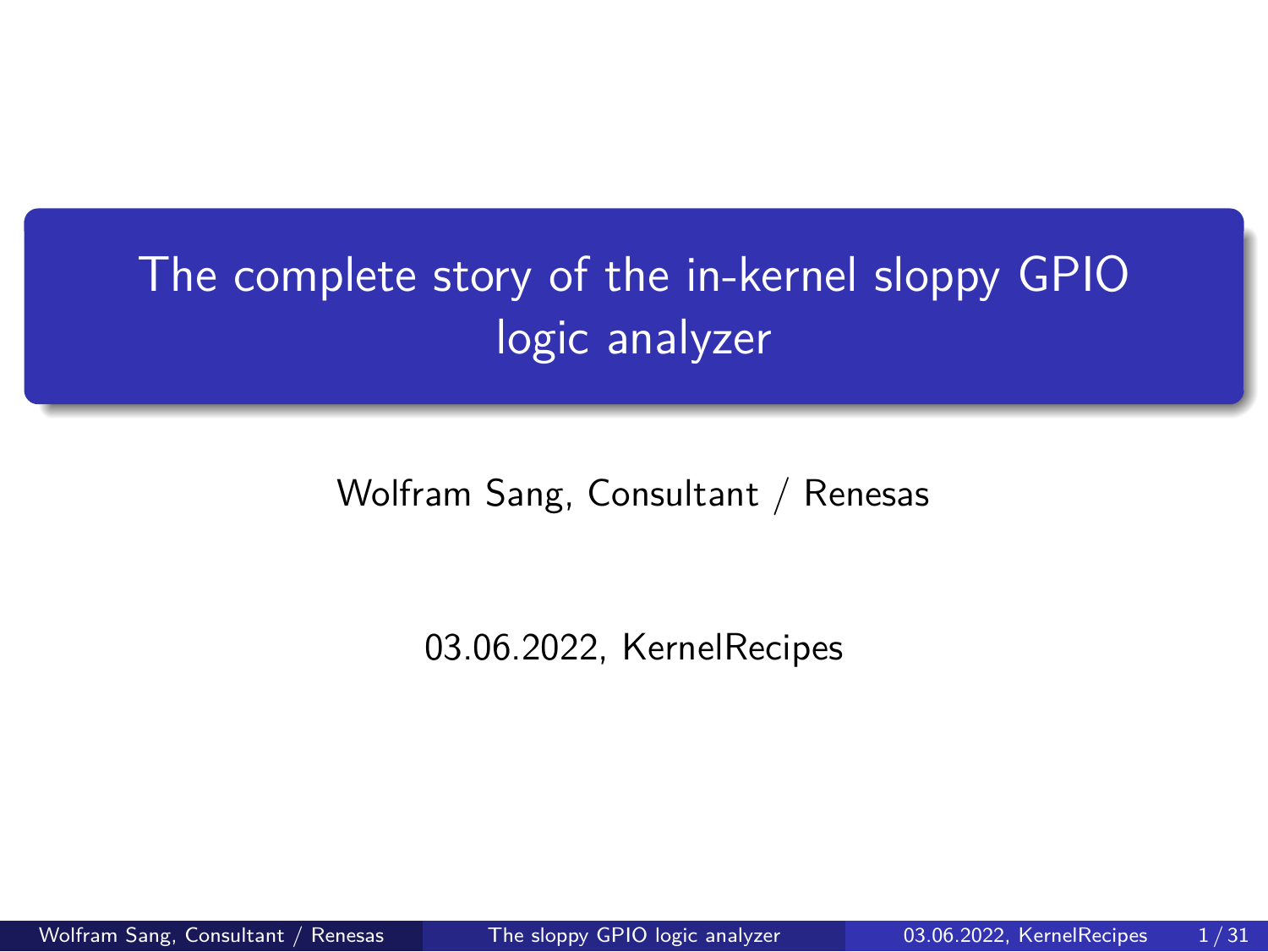## The elephant in the room

### In-kernel sloppy GPIO logic analyzer

- samples data by polling GPIOs
- o on an "isolated" CPU core
- $\bullet$  does so with irqs  $+$  preemption disabled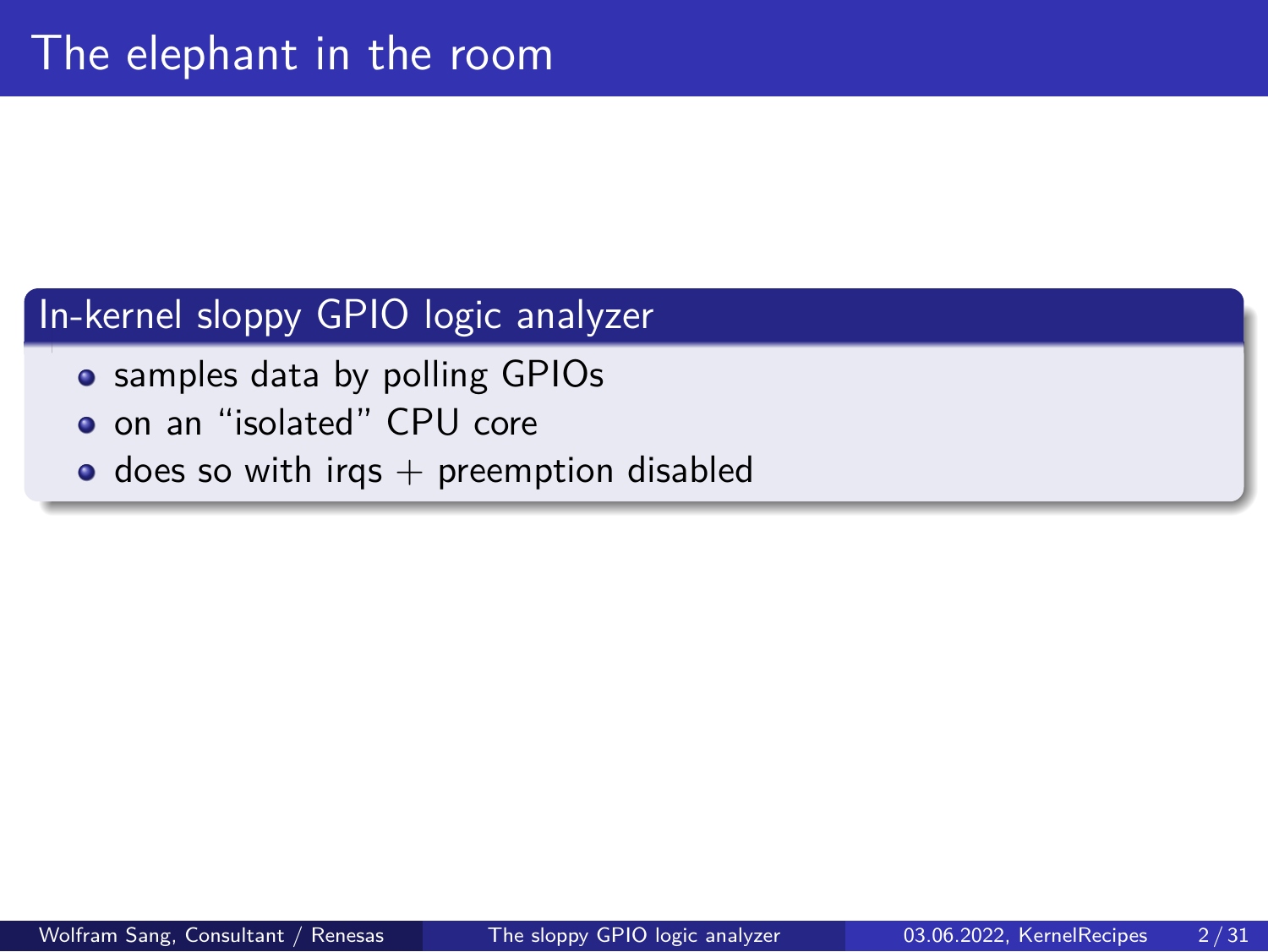## The elephant in the room

### In-kernel sloppy GPIO logic analyzer

- samples data by polling GPIOs
- o on an "isolated" CPU core
- $\bullet$  does so with irqs  $+$  preemption disabled

Why is it called "sloppy"?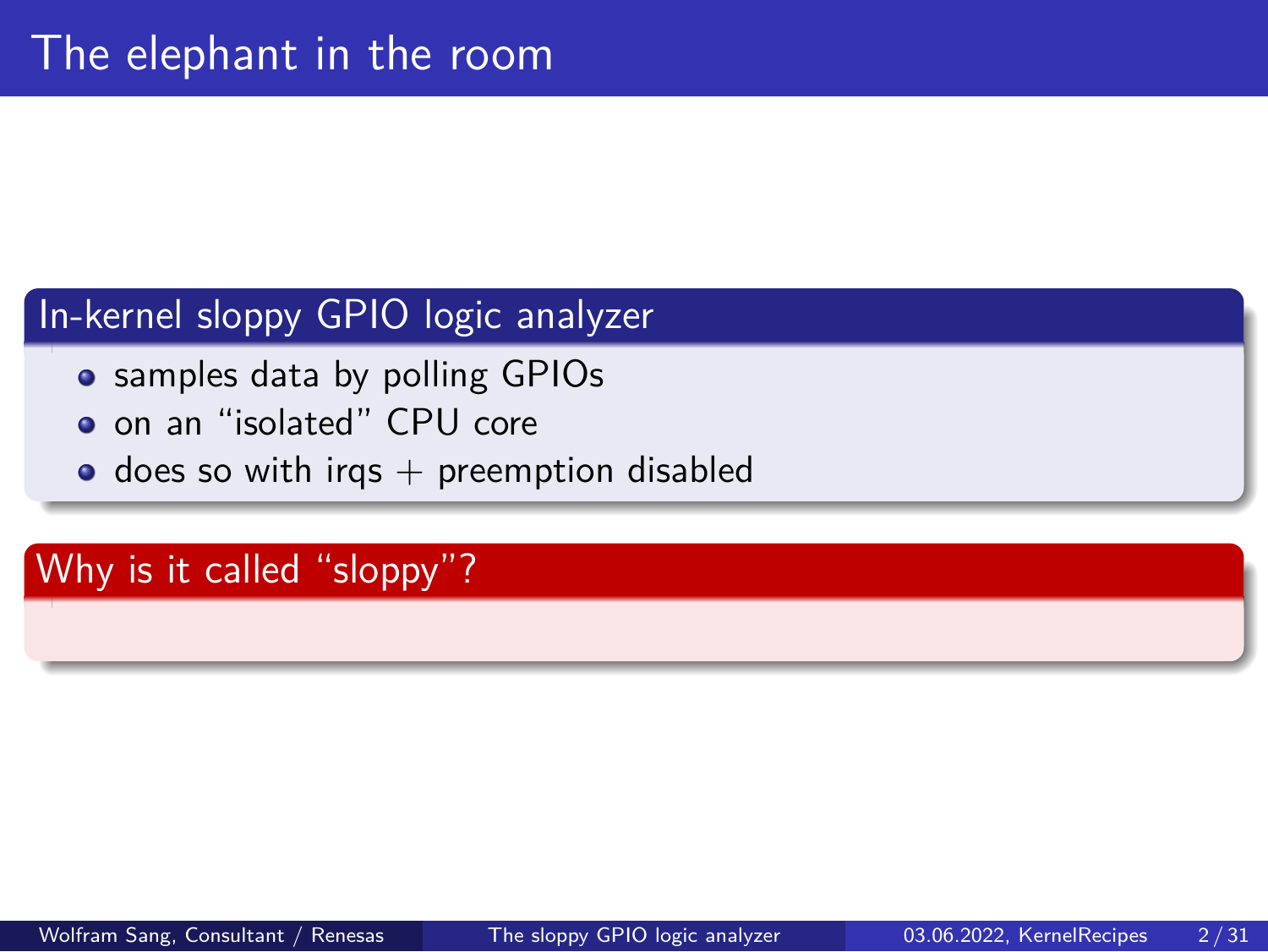## The elephant in the room

### In-kernel sloppy GPIO logic analyzer

- samples data by polling GPIOs
- on an "isolated" CPU core
- $\bullet$  does so with irqs  $+$  preemption disabled

### Why is it called "sloppy"?

• Not really a question, or??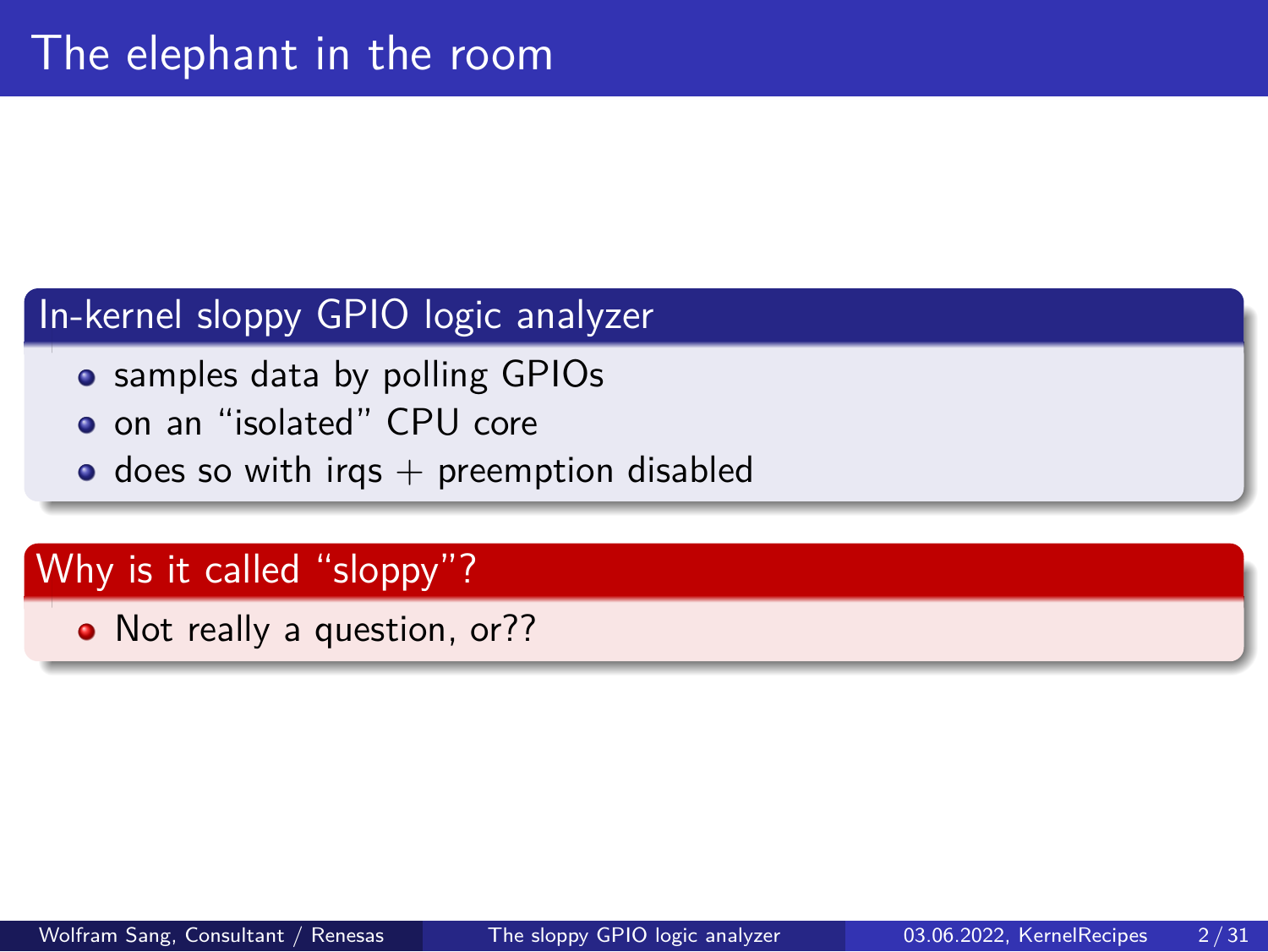Questions?

# Wait until the end, please $1$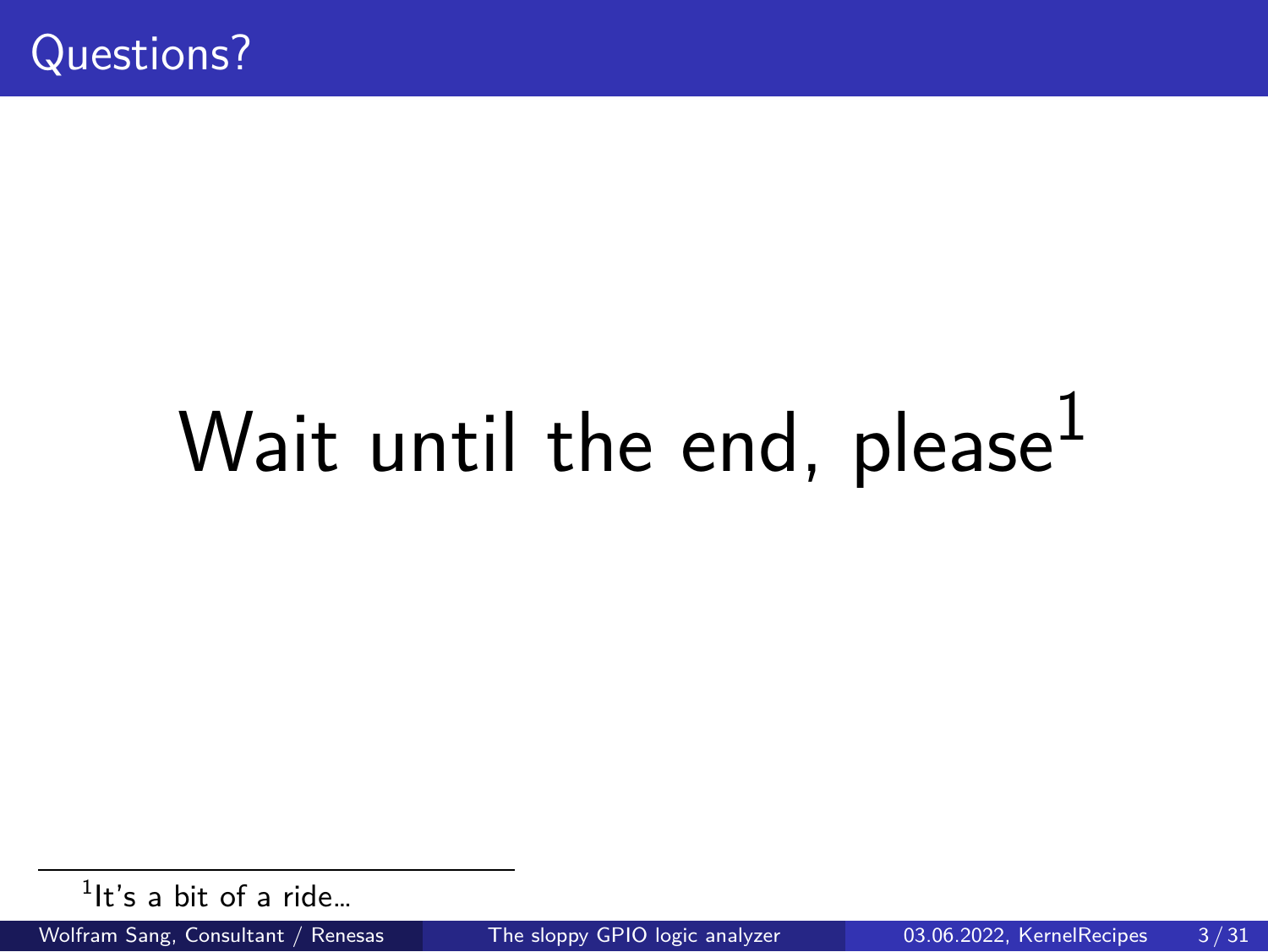# The Task

### enable IP cores on new board

- **o** cores were known
- add dt-bindings
- enable clocks
- set pinmuxing

We only sent tested patches upstream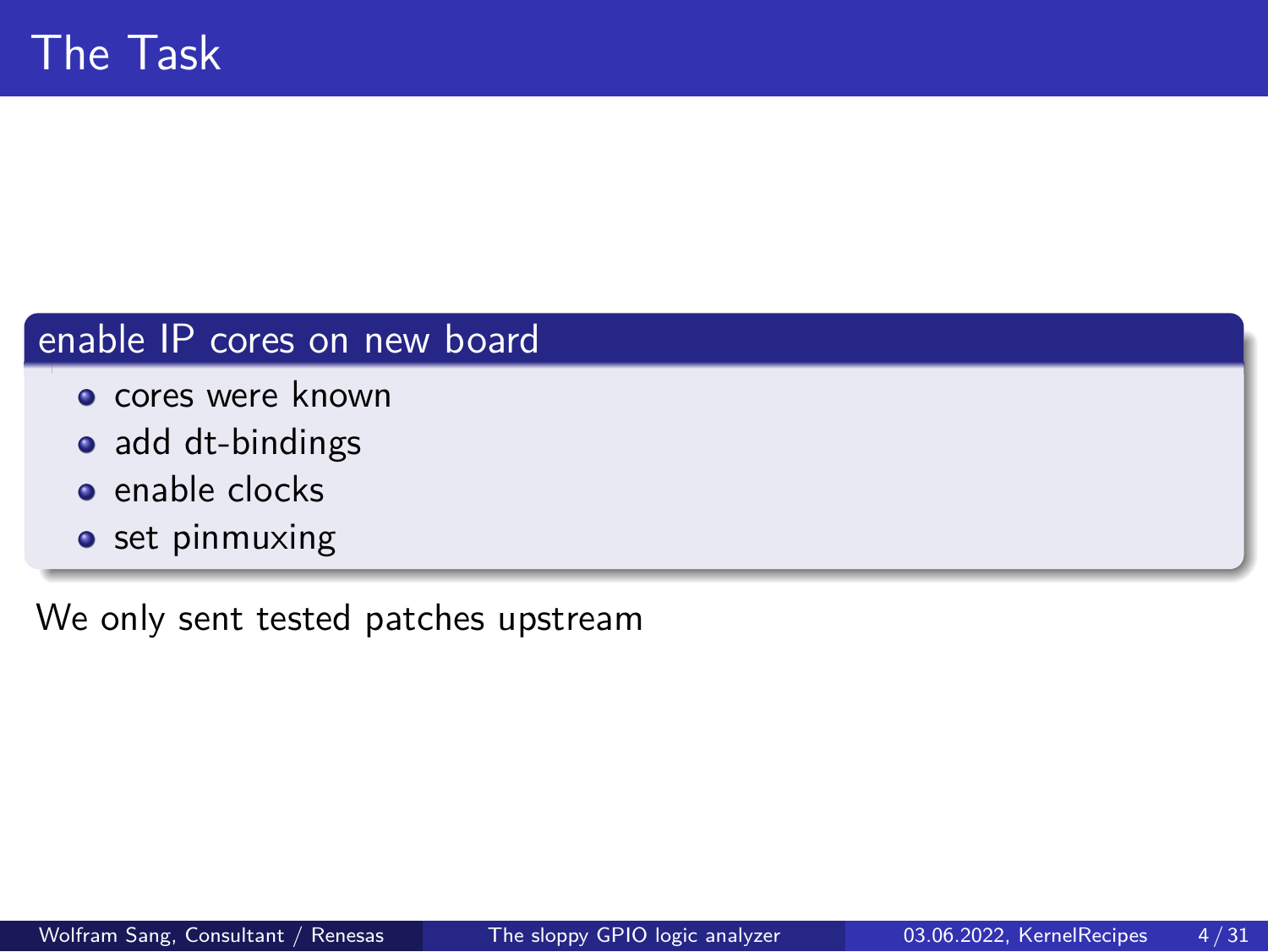The Problem

# Wolfram at home (.de)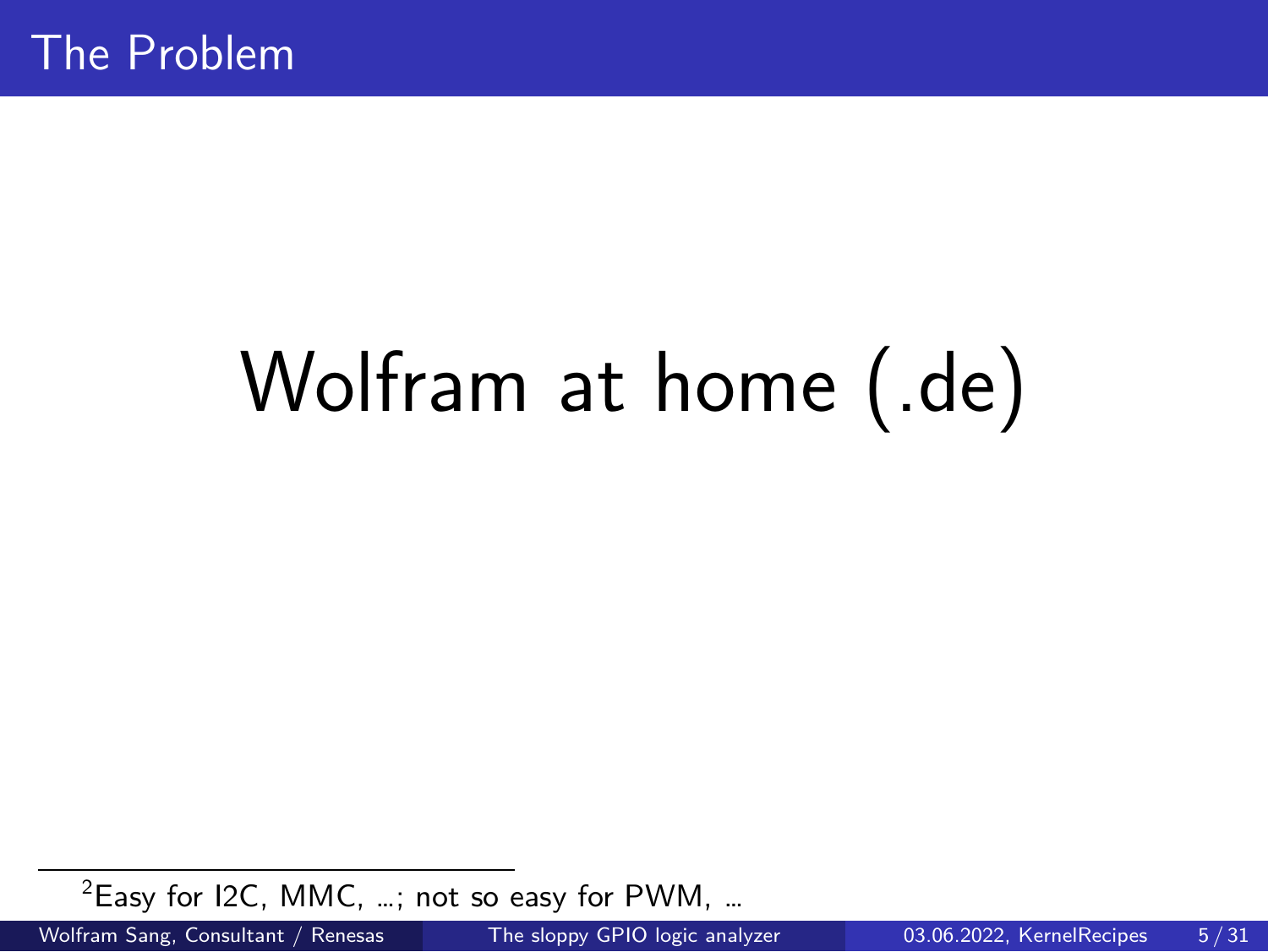The Problem

Wolfram at home (.de) board in lab  $(.jp)^2$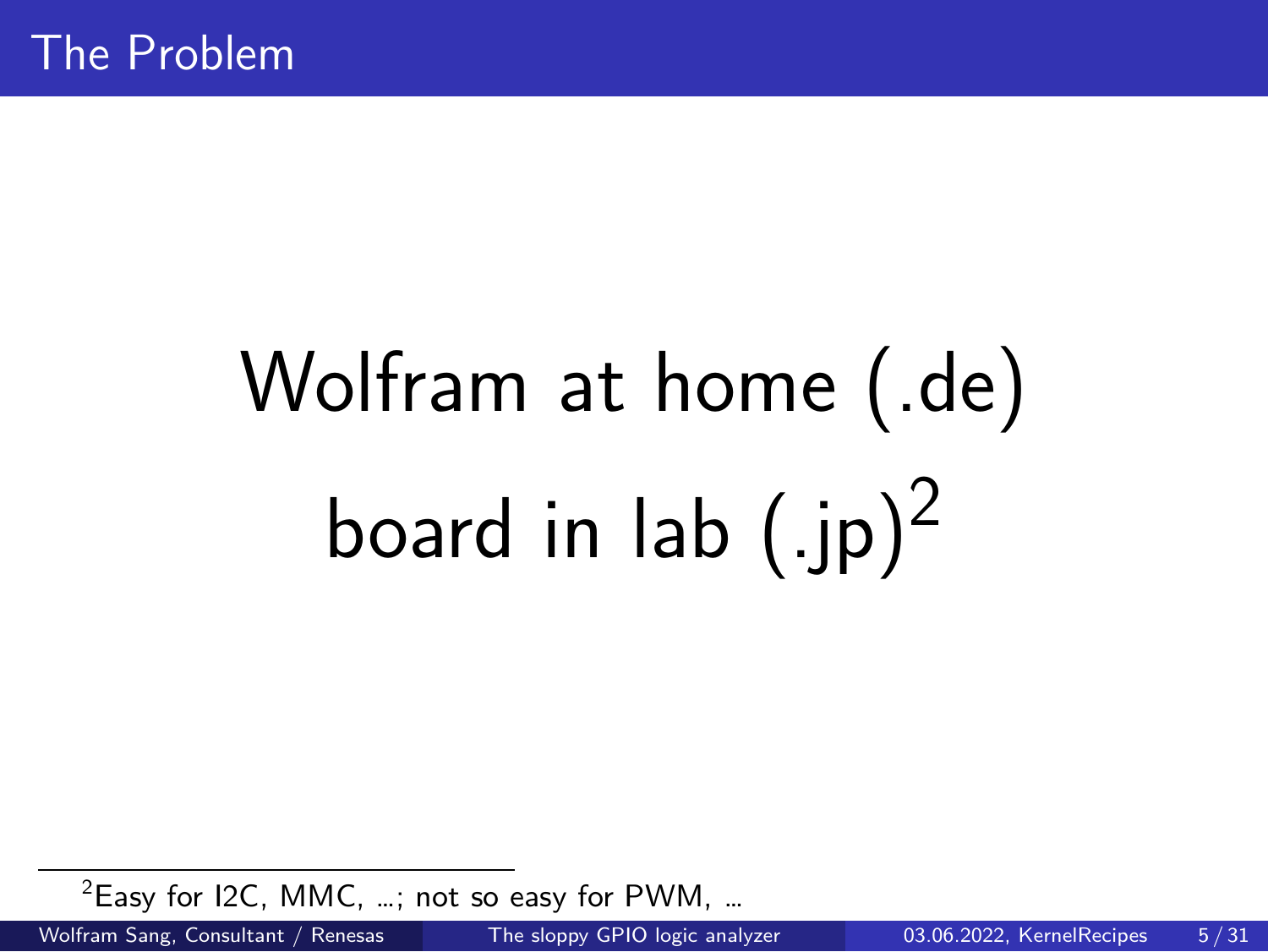# The idea

### What did I not have

- multiple logic analyzers in the lab
- a person constantly in the lab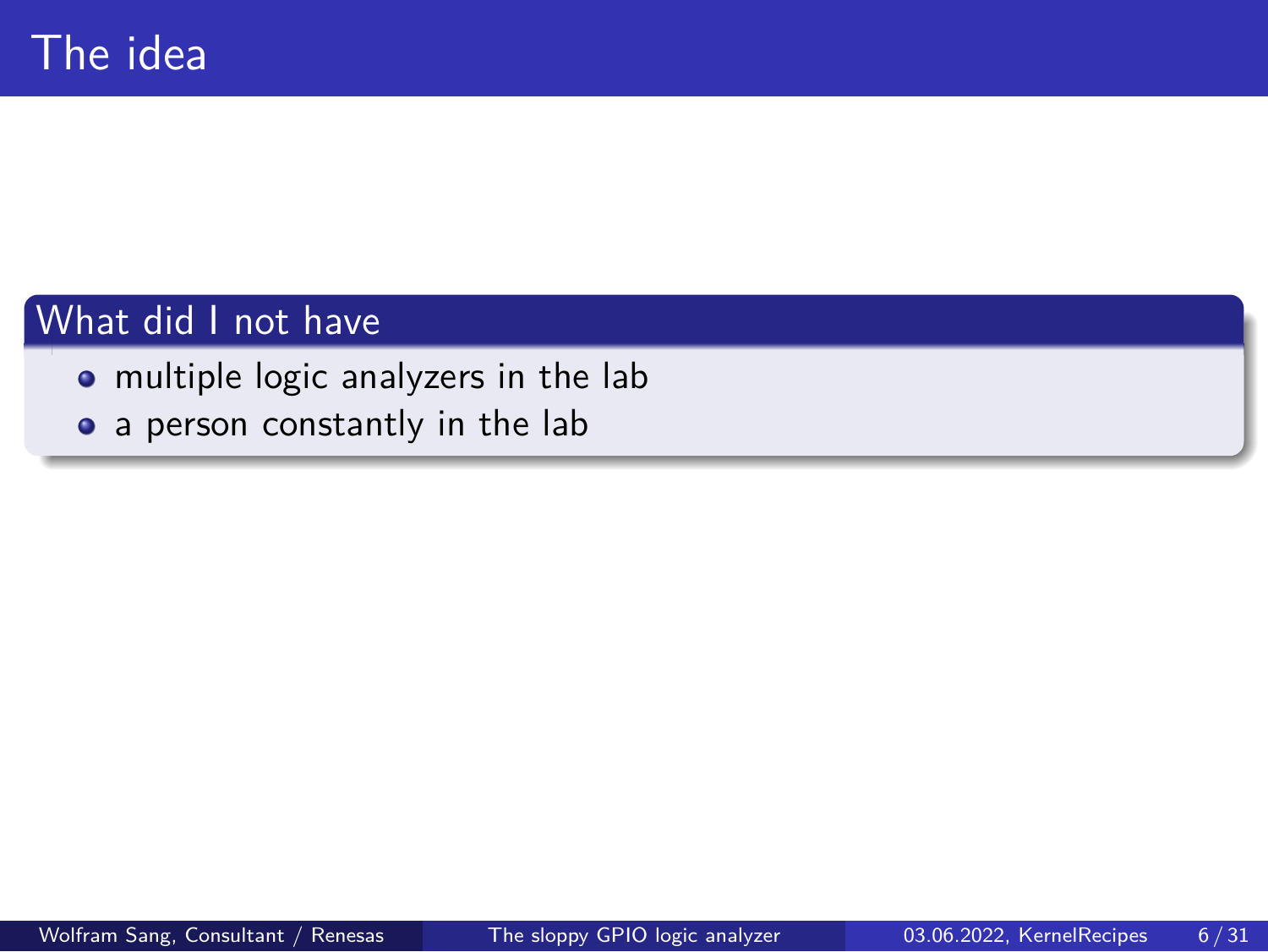## The idea

### What did I not have

- multiple logic analyzers in the lab
- a person constantly in the lab

### What did I have

- wires to be set up once
- **·** lots of idle CPU cores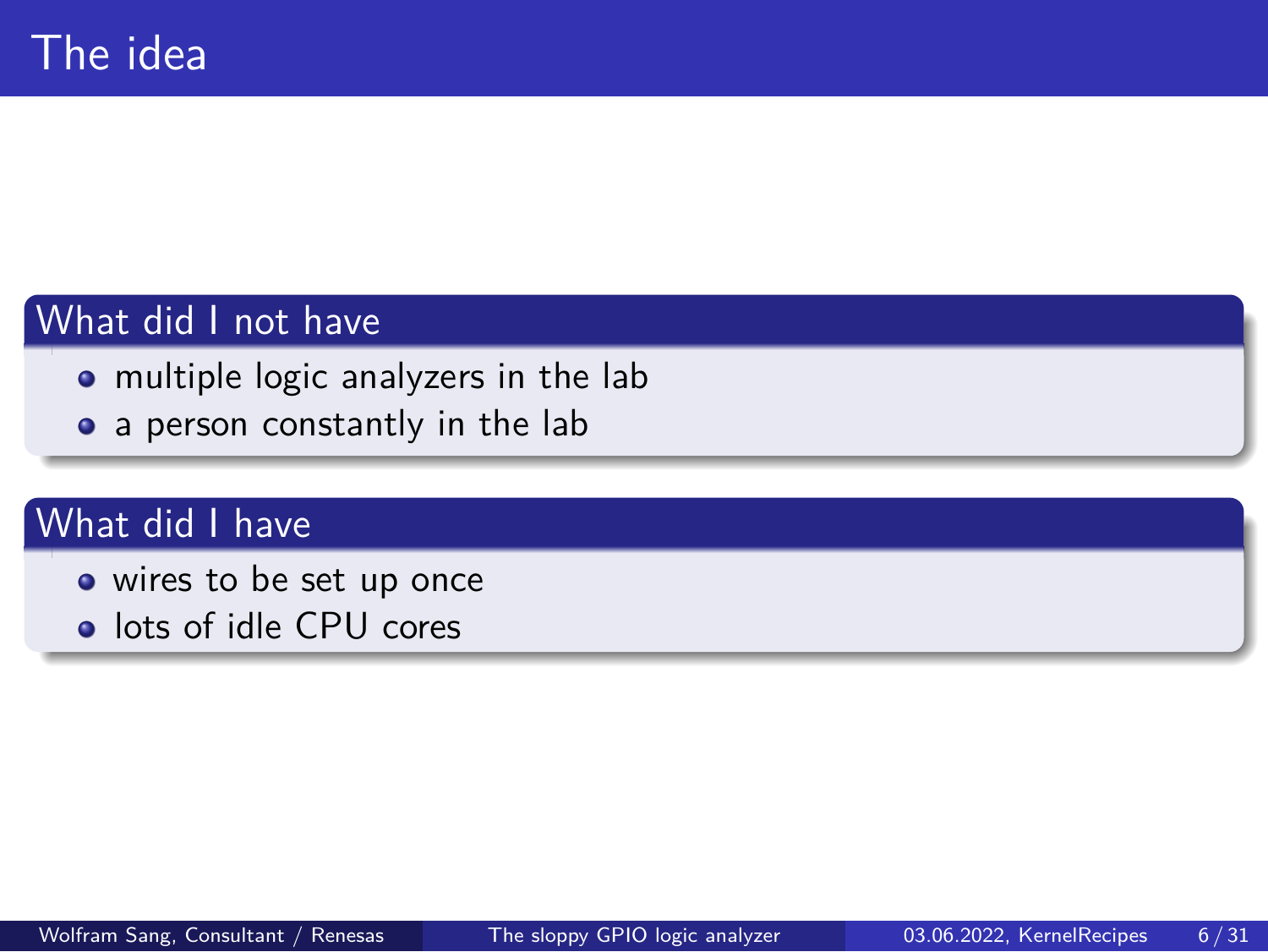Was I an expert in CPU isolation?

 $^3$ Really high risk of brown paper bag situation here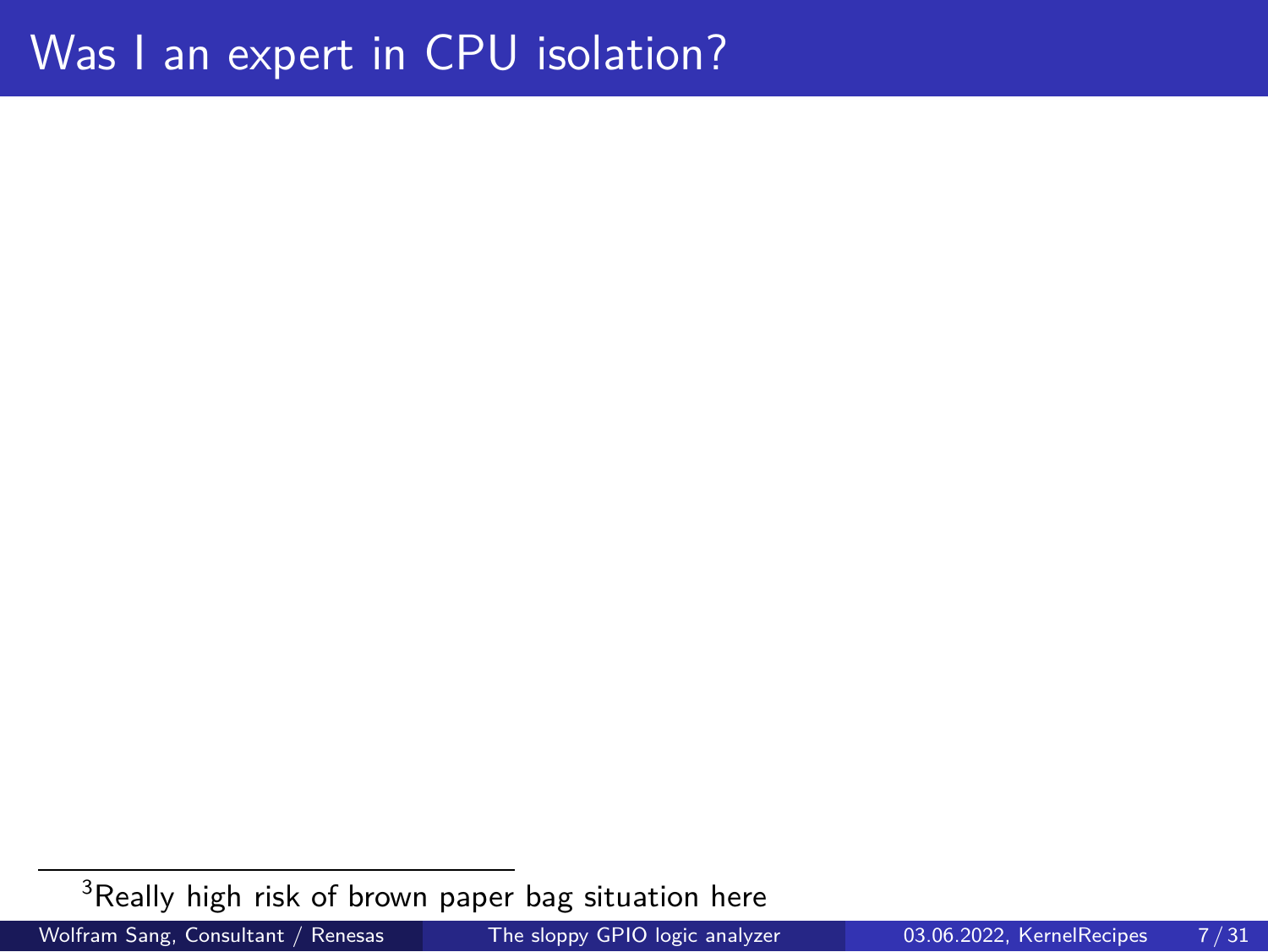Was I an expert in CPU isolation?

# $No<sup>3</sup>$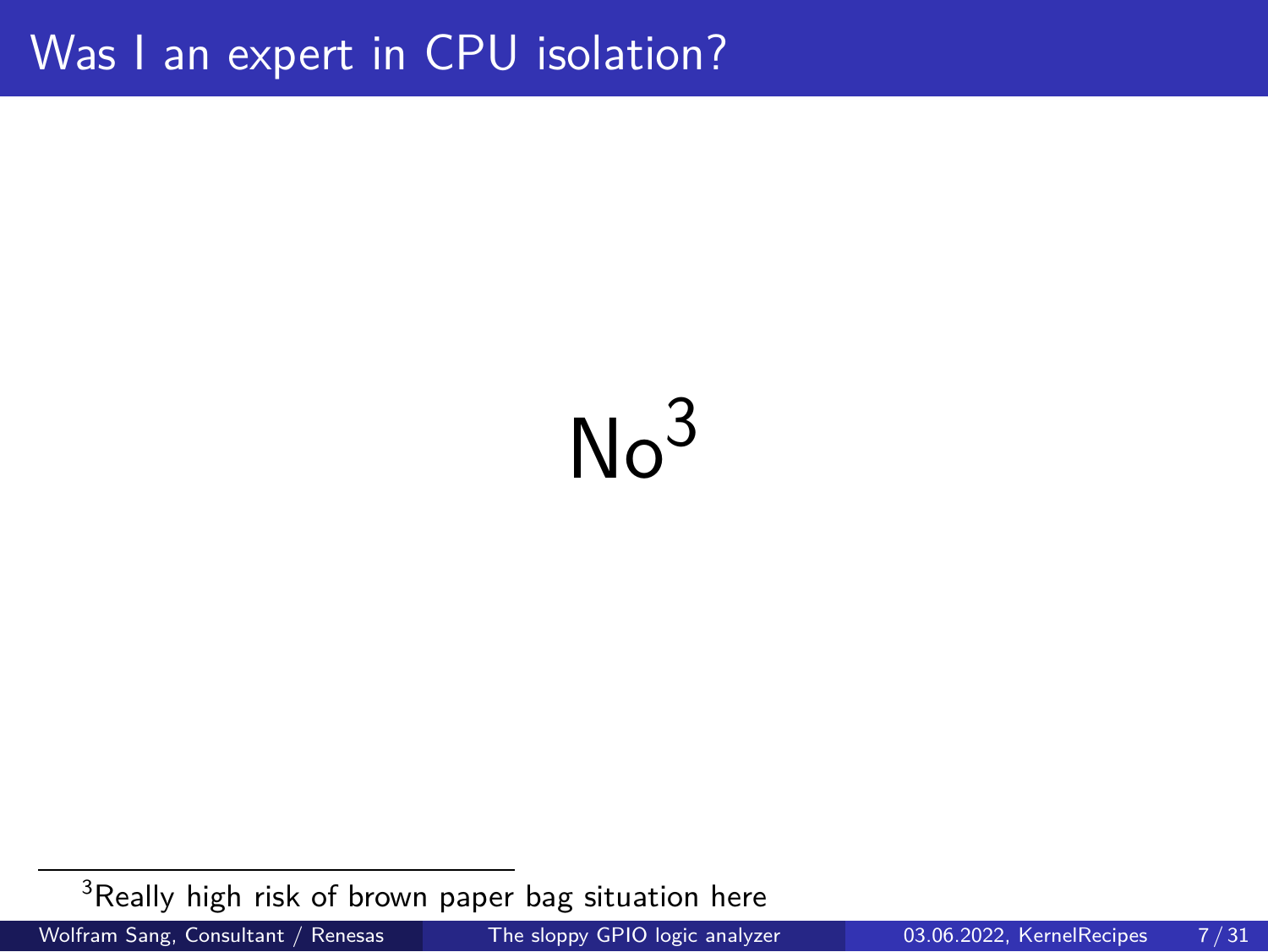Did I develop a thick skin after all these years?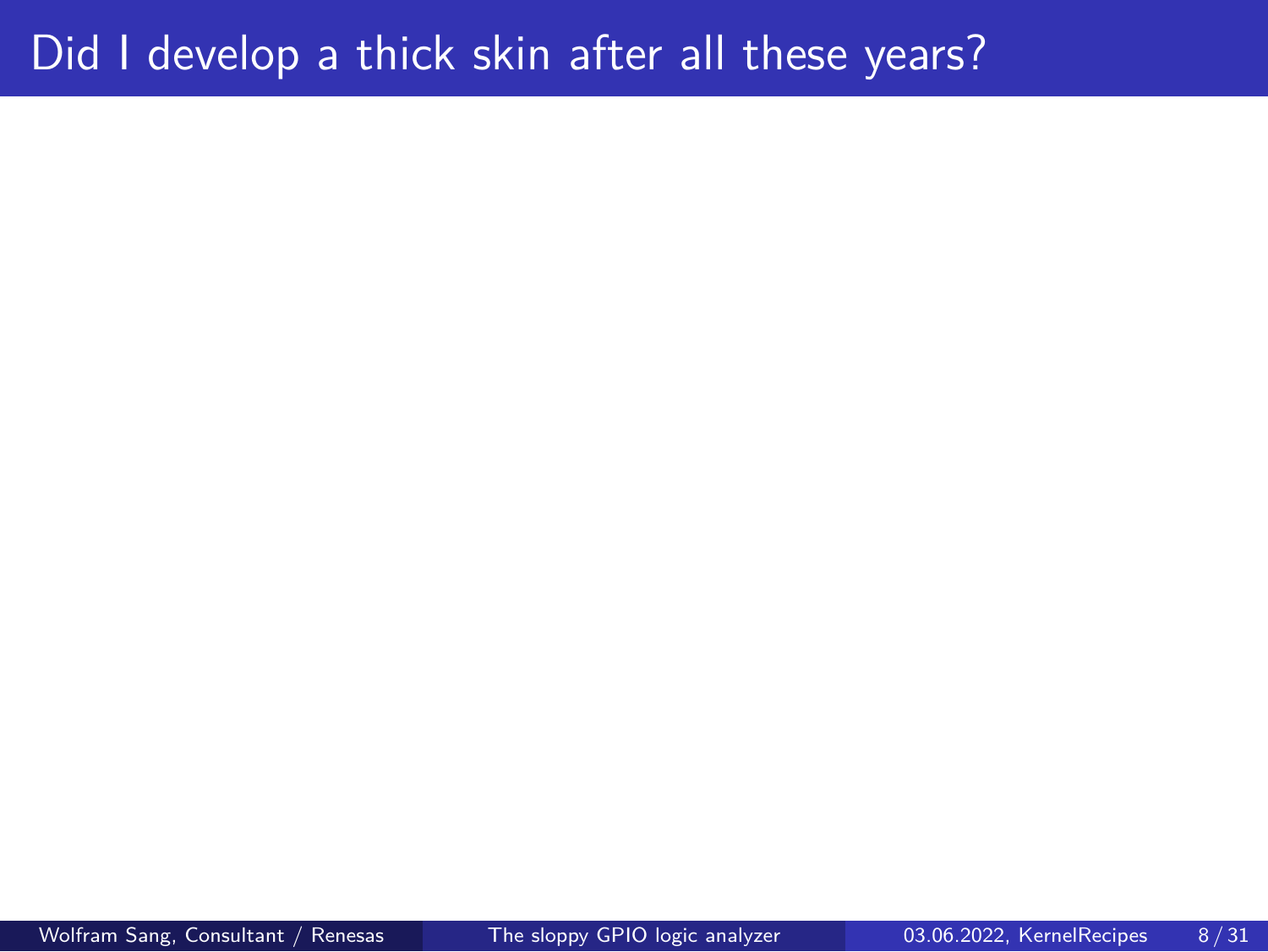Did I develop a thick skin after all these years?

# Maybe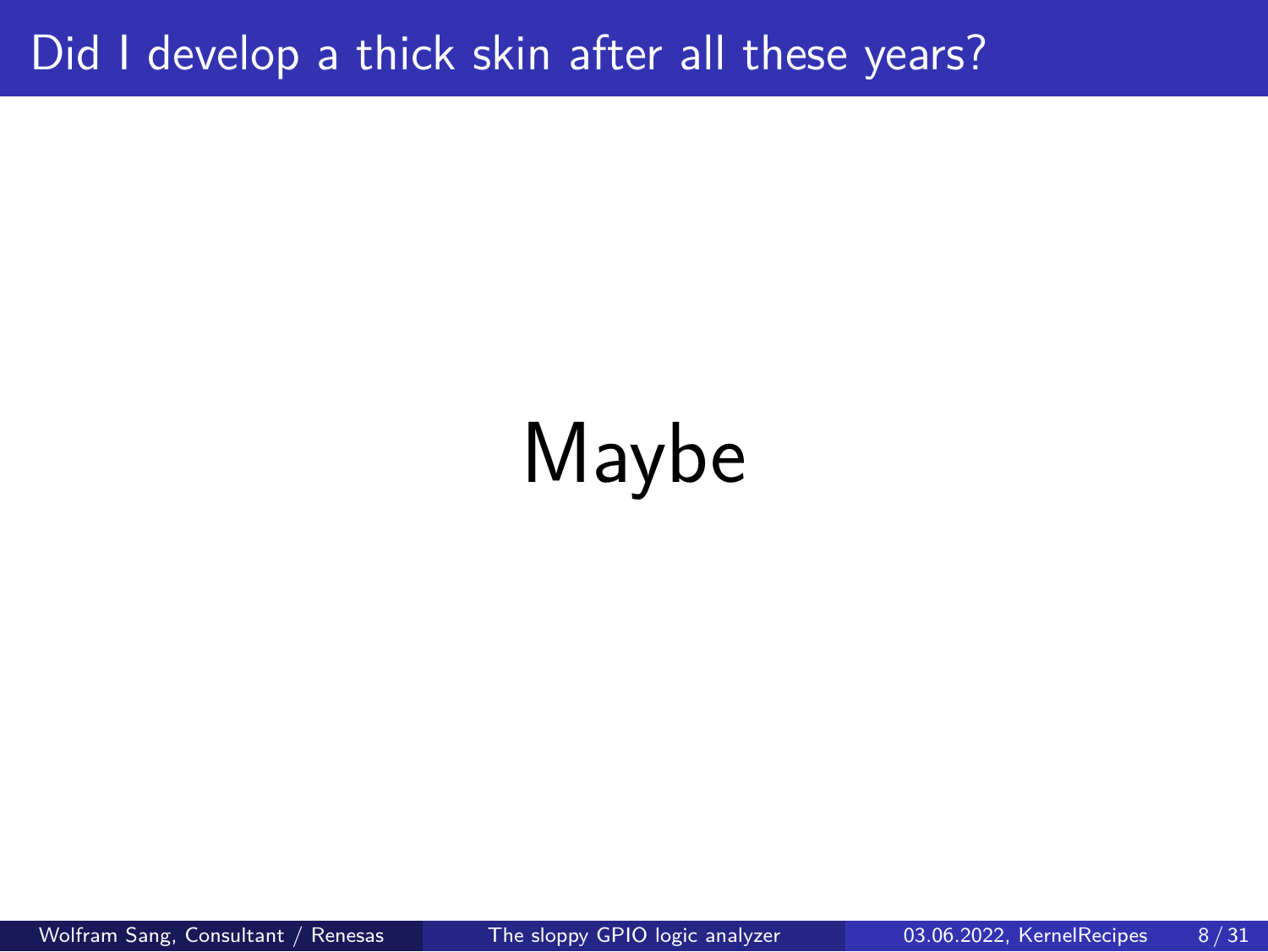Do I want to share what I developed?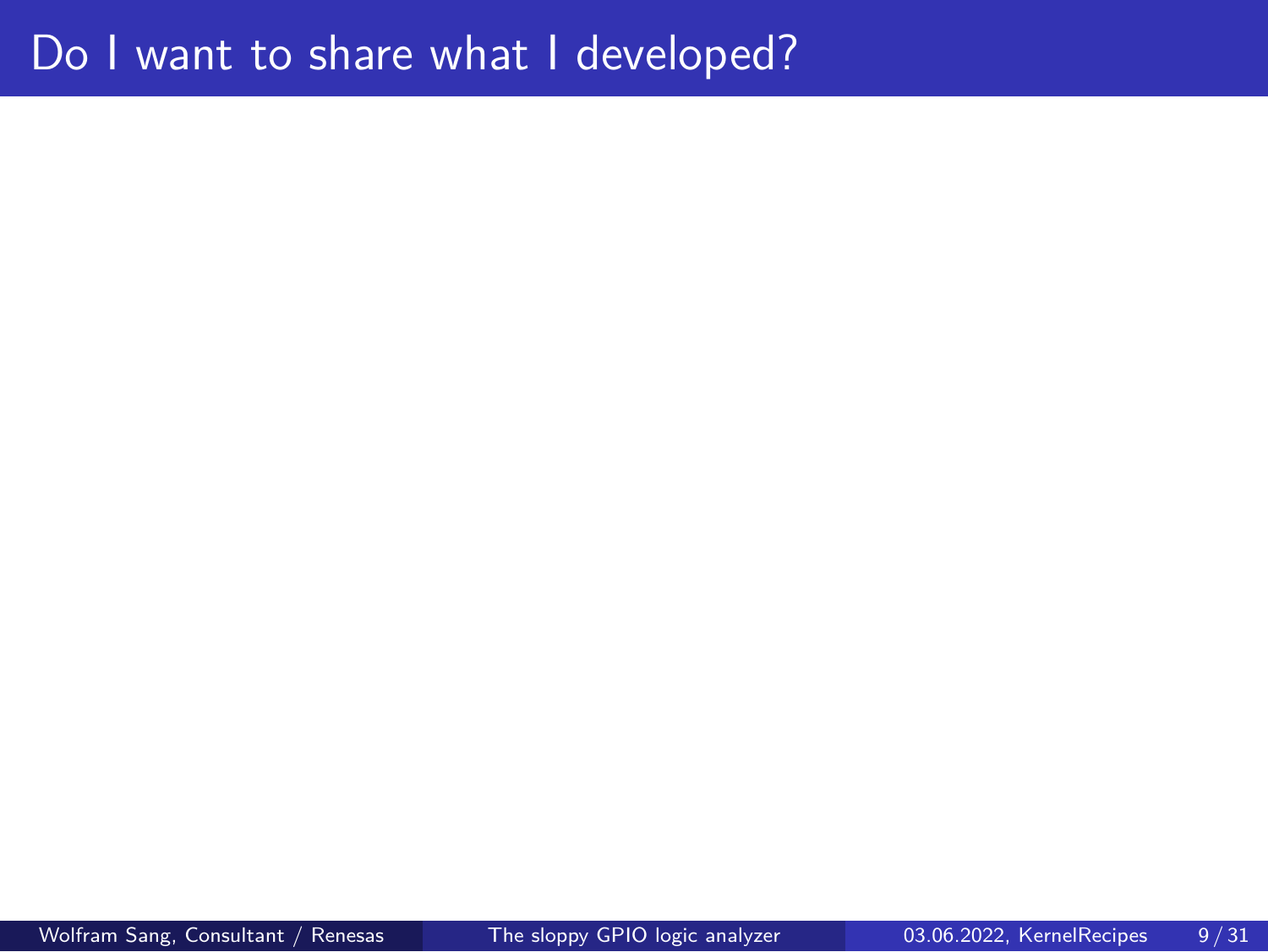Do I want to share what I developed?

# YES!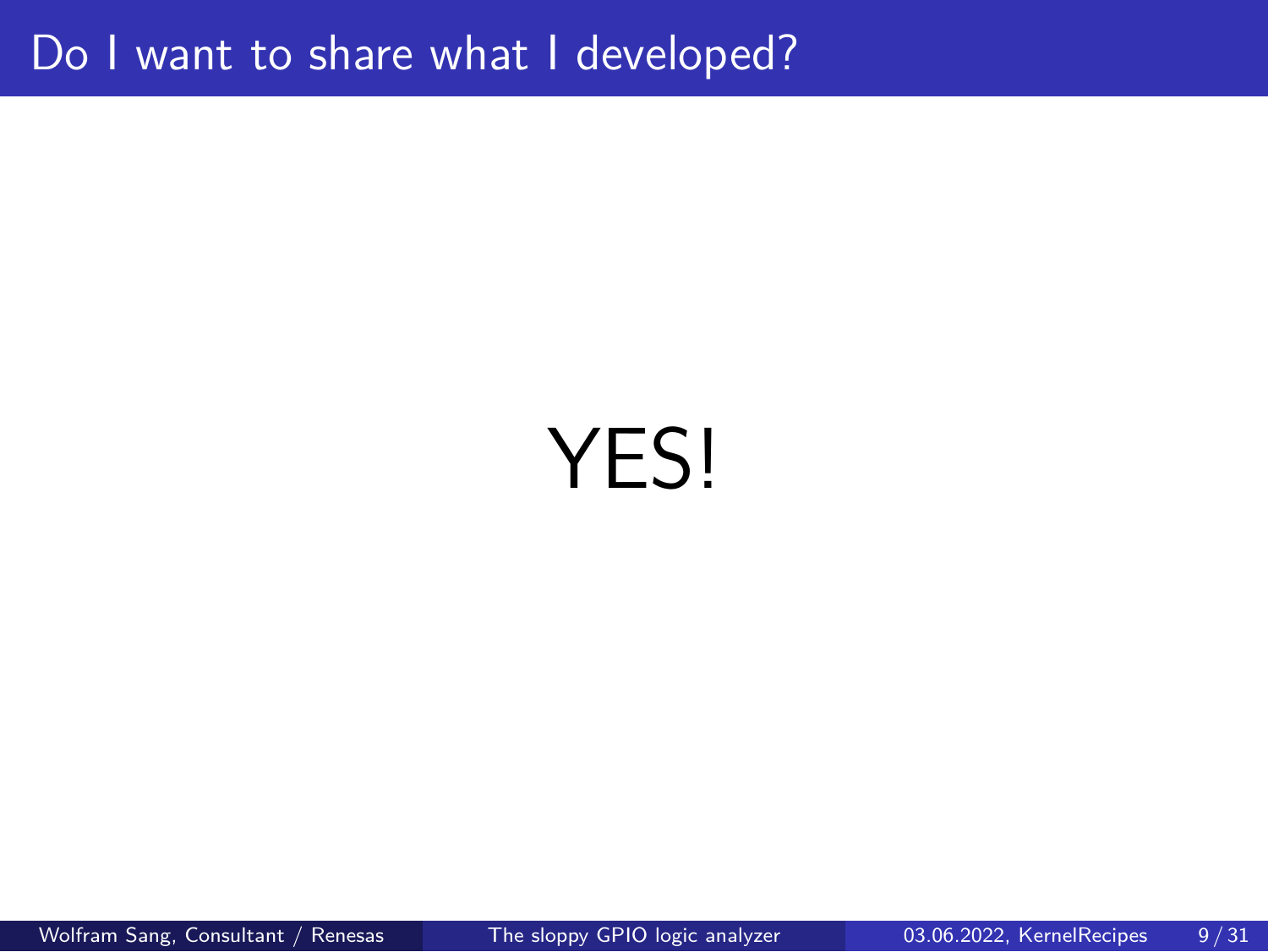# SGLA: the kernel part

### relatively easy

- **•** config files in debugfs
	- o out: freq, size, triggers, start
	- in: data, meta data, timing info
- when run:
	- lock CPU
	- wait for triggers
	- **•** sample
	- unlock CPU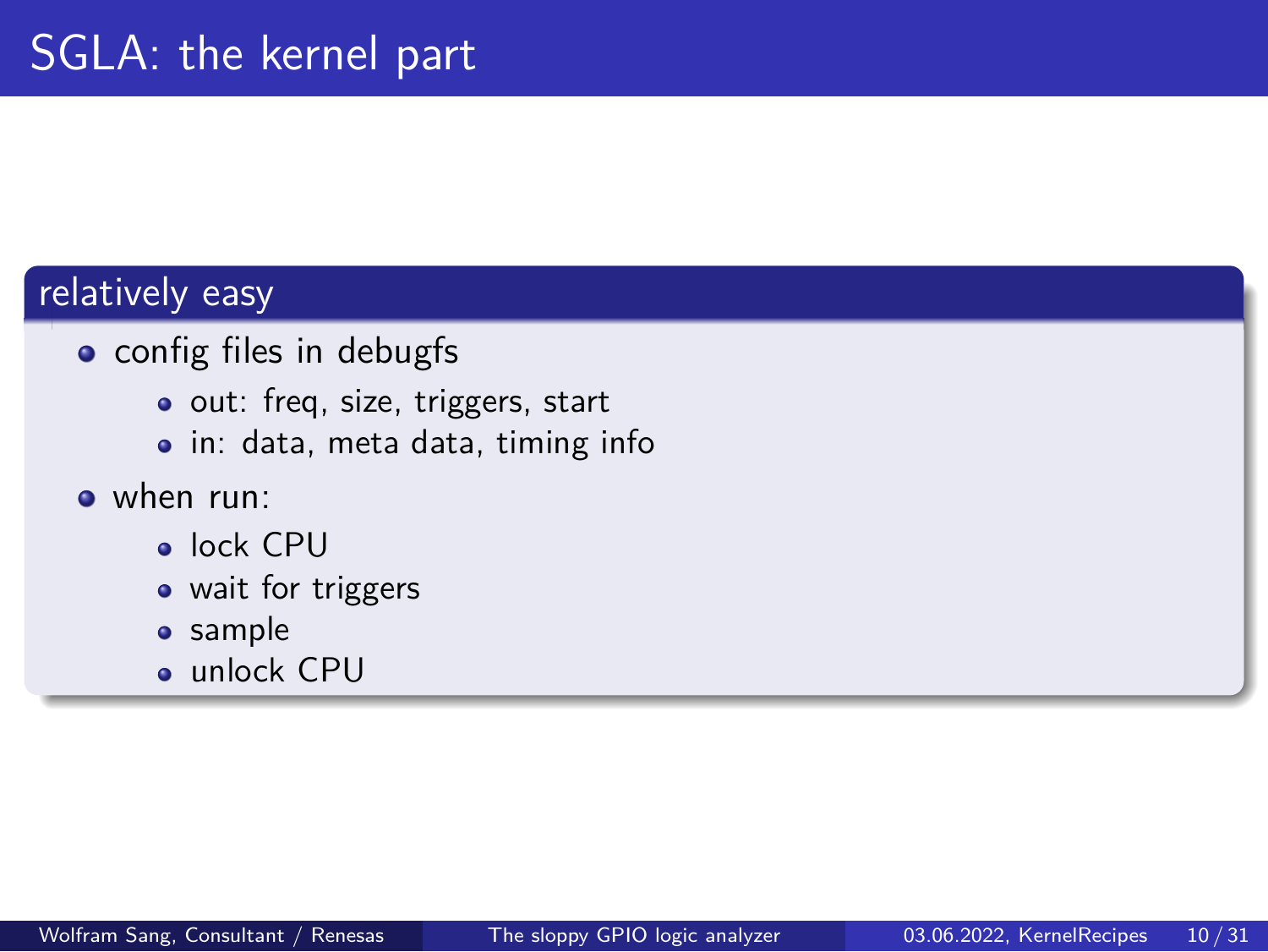# SGLA: the script

#### relatively complex

- provide easy syntax for the debugfs files
- "isolate" CPU
- run polling task on that CPU
- convert data to sigrok format

Should run everywhere, so any shell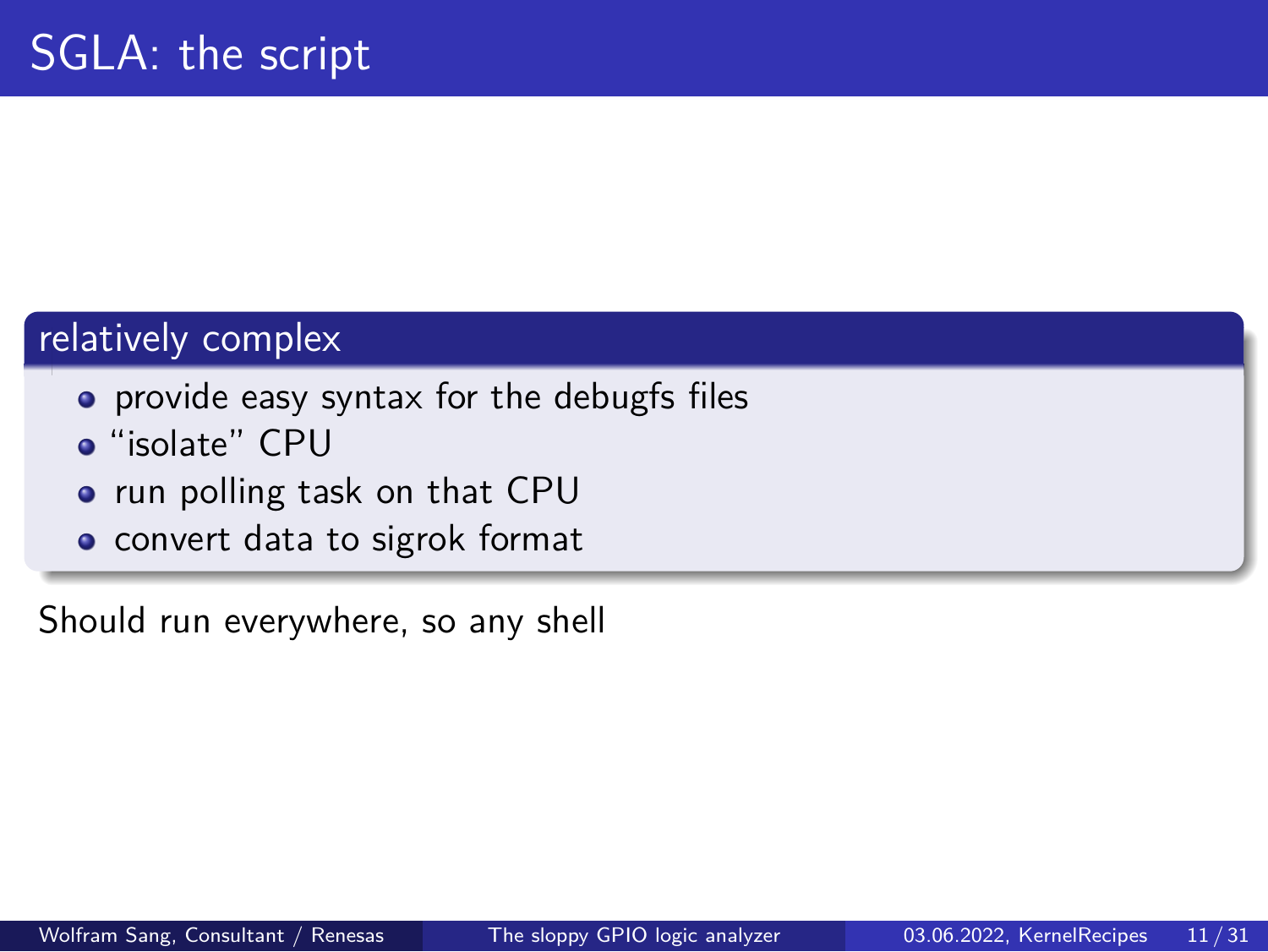# script: avoid bashism

o only ash, zip, and taskset needed

verified by check\_bashisms

Wolfram Sang, Consultant / Renesas The sloppy GPIO logic analyzer 03.06.2022, KernelRecipes 12/31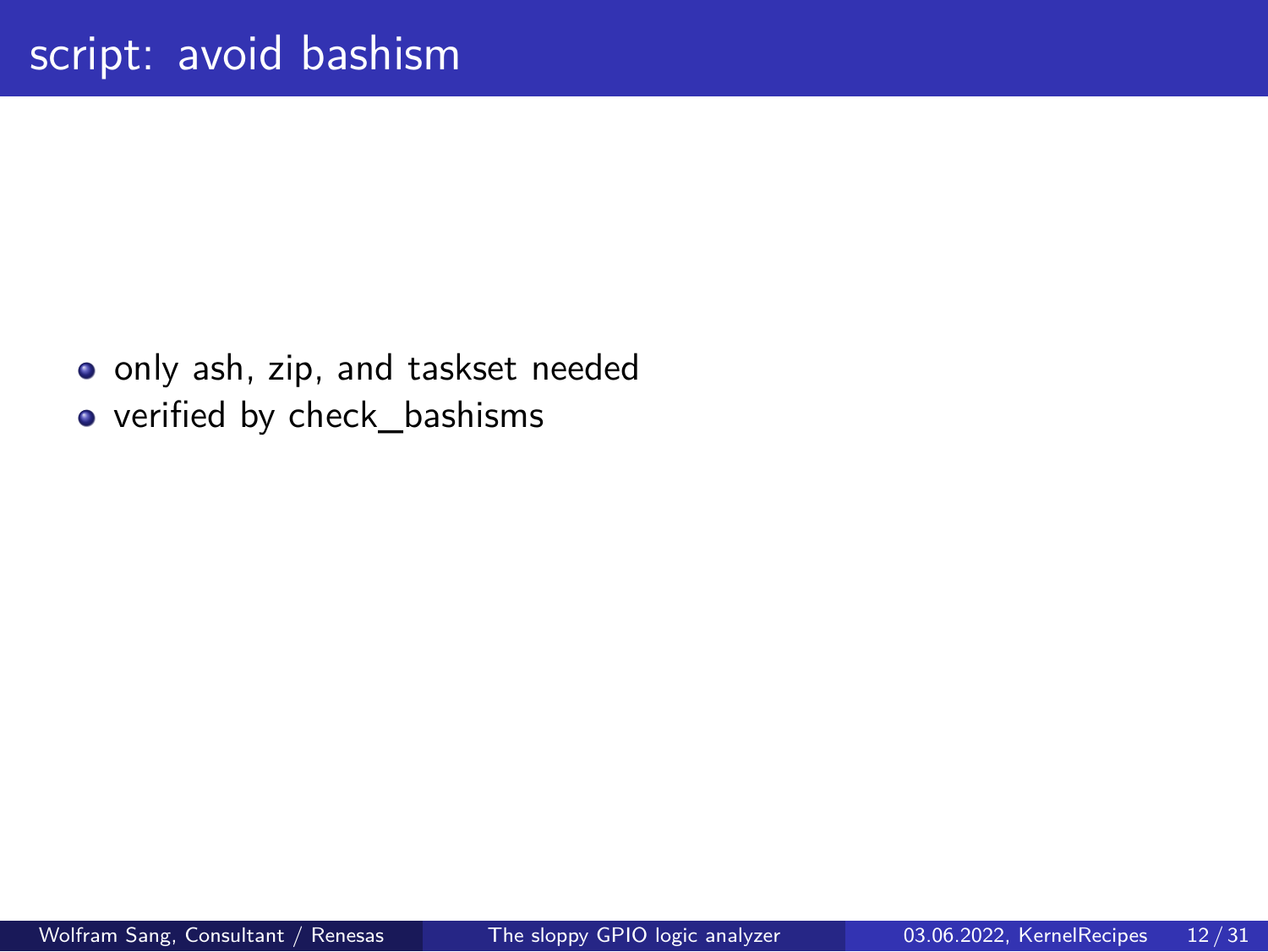# script: avoid bashism

- o only ash, zip, and taskset needed
- verified by check\_bashisms
- verified by shellcheck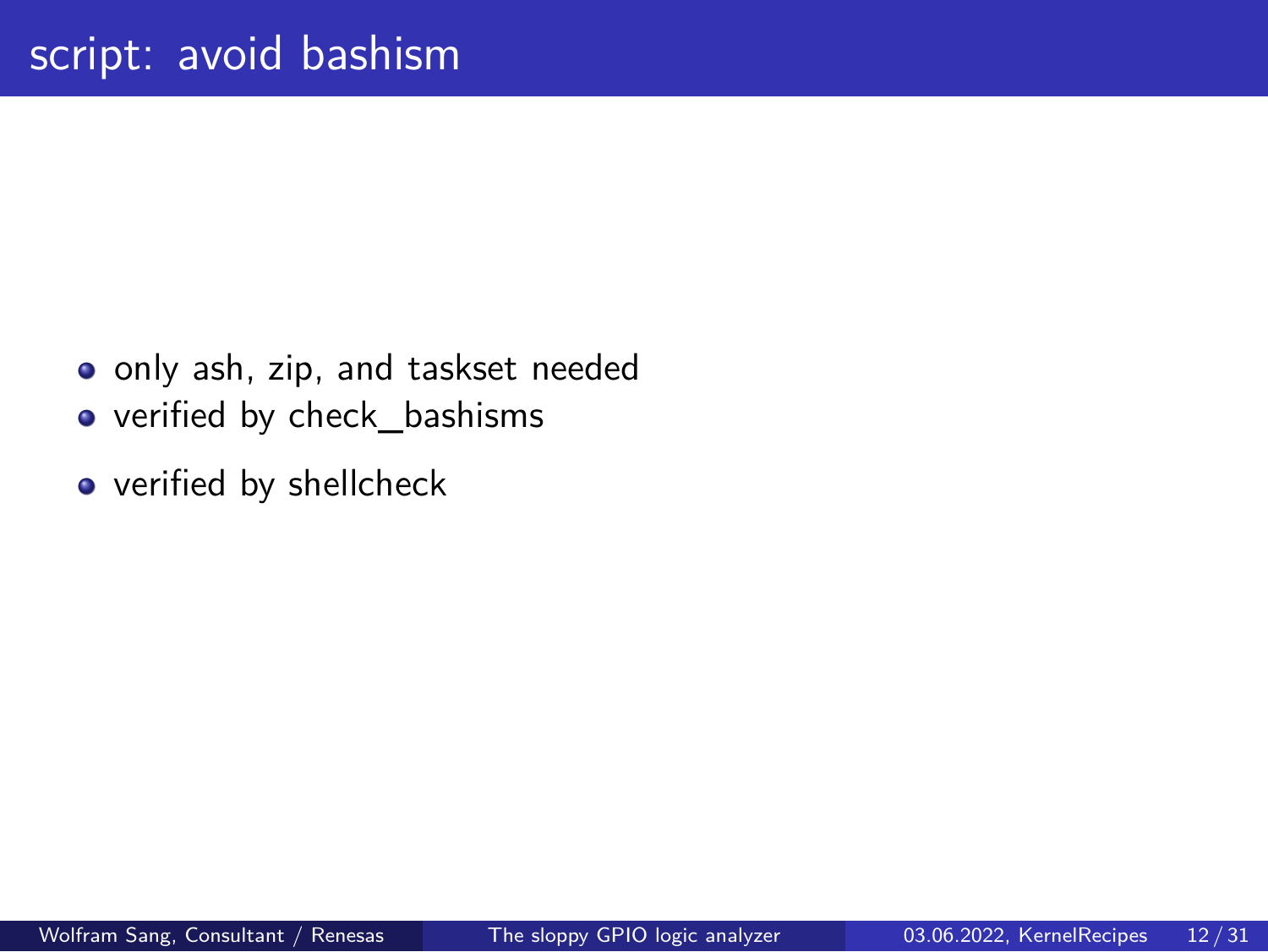# script: avoid bashism

- o only ash, zip, and taskset needed
- verified by check\_bashisms
- verified by shellcheck
- verified by Andy Shevchenko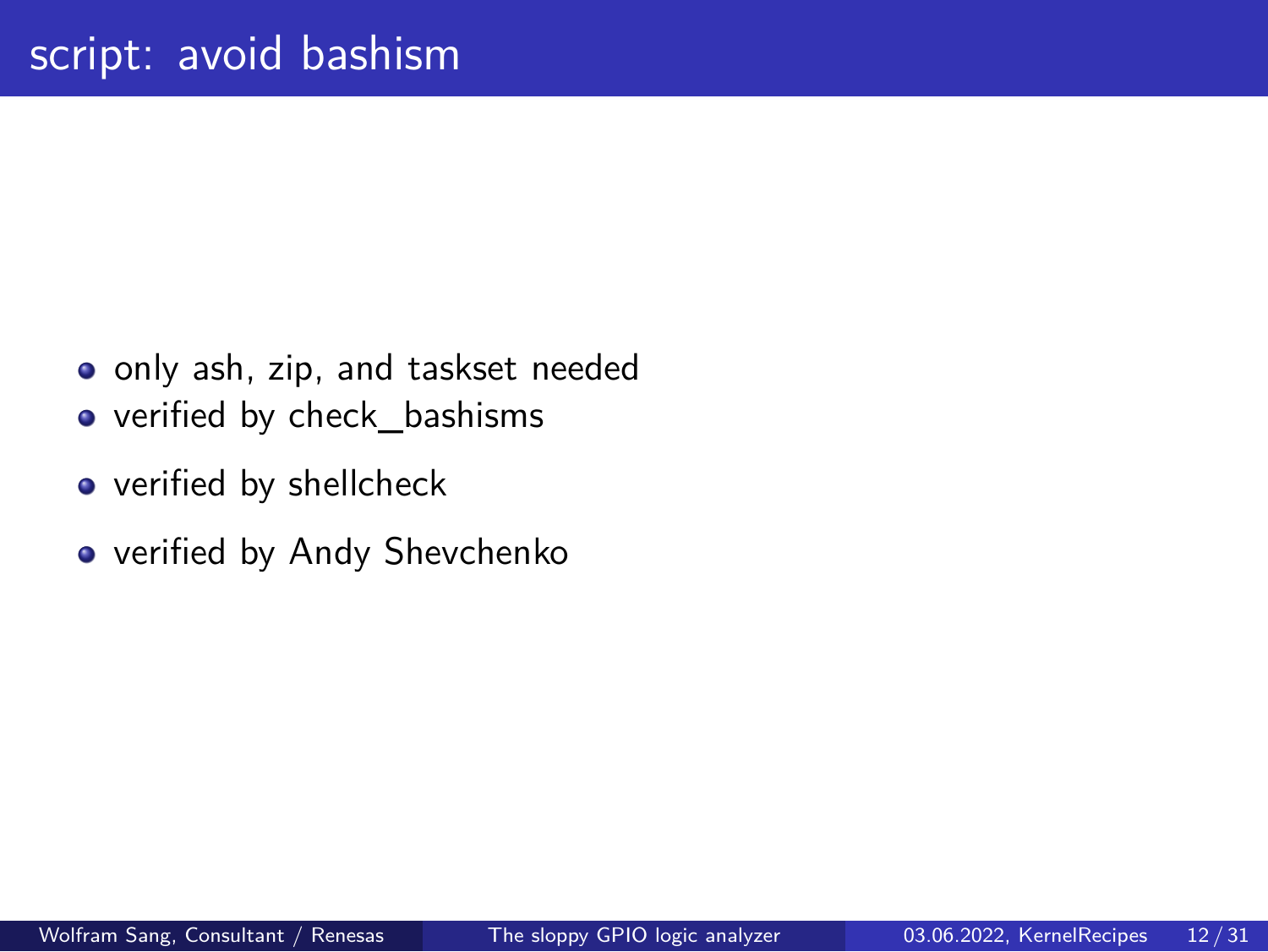## script: isolate CPU

### I thought there was a helper for all this?<sup>4</sup>

- set up a cpuset
- set smp\_affinity for all irqs
- set cpumask for all workqueues
- use taskset to move tasks away from "isolated" CPU
- tell RCU that stalled CPUs are okay
- (set cpufreq governor to performance)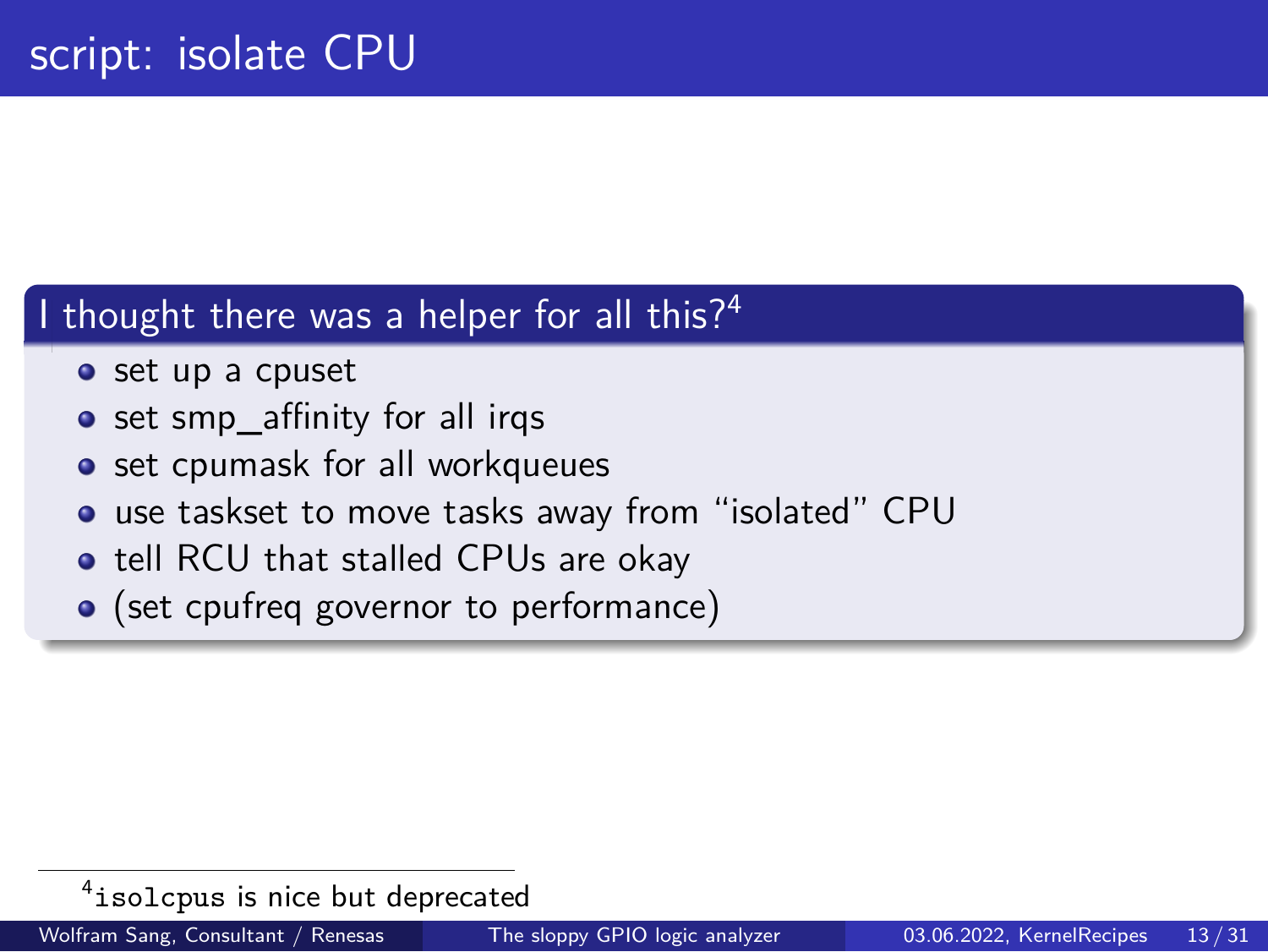```
Wolfram Sang, Consultant / Renesas The sloppy GPIO logic analyzer 03.06.2022, KernelRecipes 14 / 31
```

```
i2c2-analyzer {
        compatible = "gpio-sloppy-logic-analyzer";
        probe-gpios = <&gpio6 21 GPIO_OPEN_DRAIN>,
                     <&gpio6 4 GPIO_OPEN_DRAIN>;
        probe-names = "SCL", "SDA";
};
```
# DT example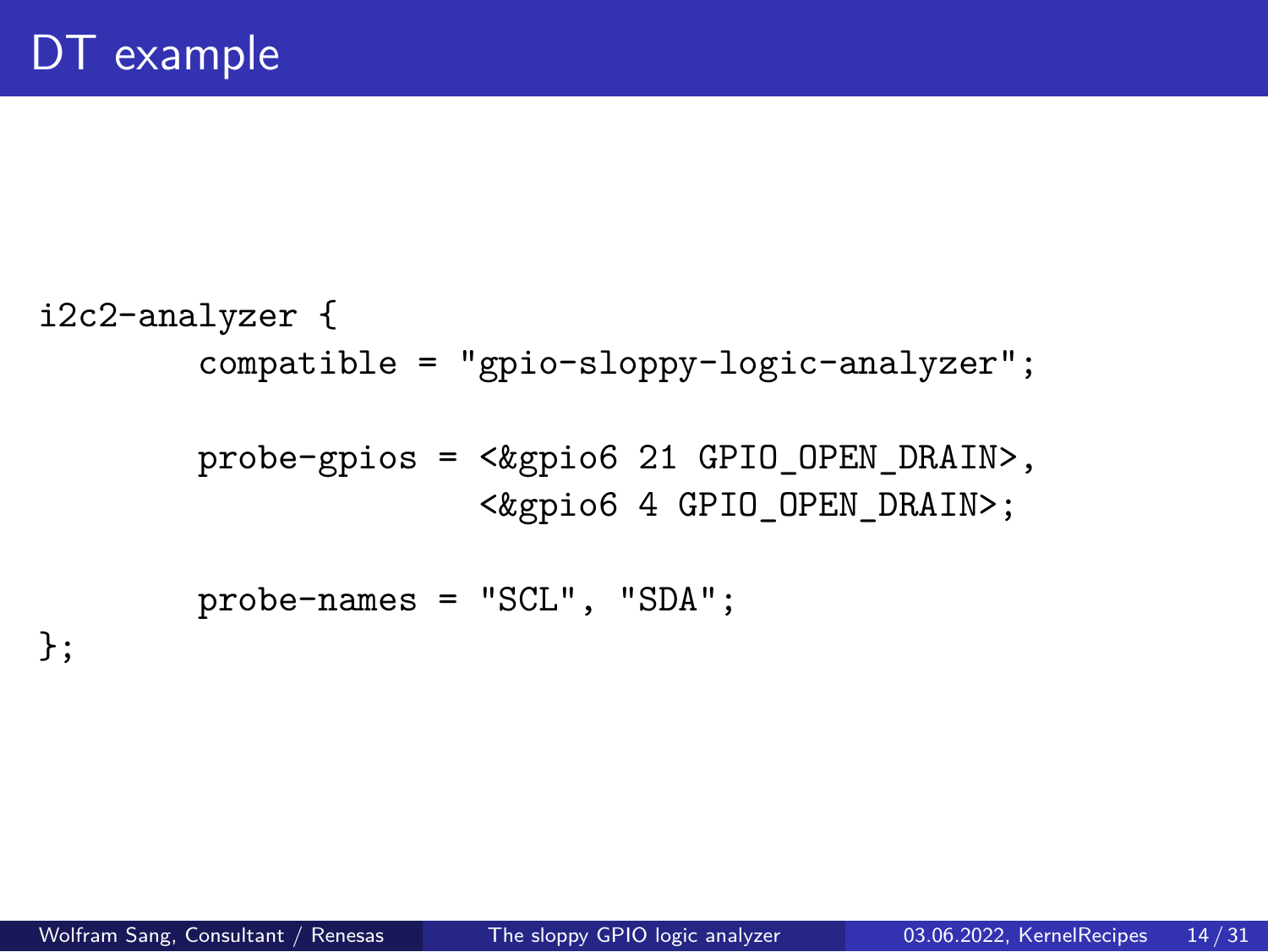Live demo  $#1$ 

Snoop I2C traffic on a local machine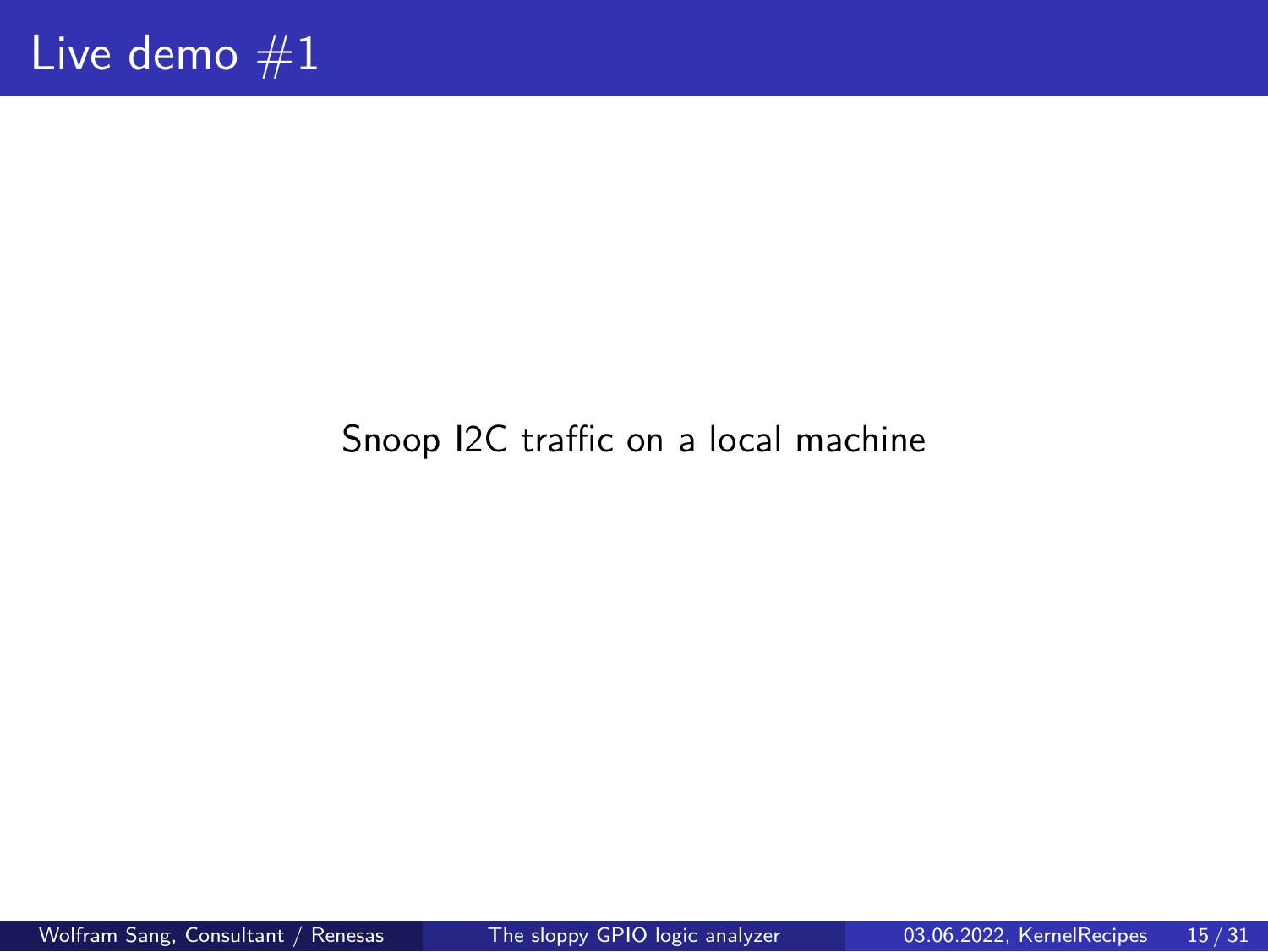# Result from Live Demo  $#1$

| $\mathscr Z$<br>Reload<br>i2c2-analyzer-181.sr X<br>i2c2-analyzer-181.sr X<br>i2c2-analyzer-39.sr X |                                |                                |                              |  |  |  |
|-----------------------------------------------------------------------------------------------------|--------------------------------|--------------------------------|------------------------------|--|--|--|
| i2c2-analyzer-181.sr                                                                                |                                |                                |                              |  |  |  |
| □ - ■ - ▲ - ④ 回 8 1   i2c2-analyzer-181.sr - ノ + ● 四                                                |                                |                                |                              |  |  |  |
| $+700 \mu s$                                                                                        | $+800 \mu s$<br>$+750 \,\mu s$ | $+850 \,\mu s$<br>$+900 \mu s$ | $+950$ us<br>$+1000 \,\mu s$ |  |  |  |
|                                                                                                     |                                |                                |                              |  |  |  |
|                                                                                                     |                                |                                |                              |  |  |  |
| <b>SCL</b>                                                                                          |                                |                                |                              |  |  |  |
|                                                                                                     |                                |                                |                              |  |  |  |
| $L$ SDA                                                                                             |                                |                                |                              |  |  |  |

Figure 1: Not so live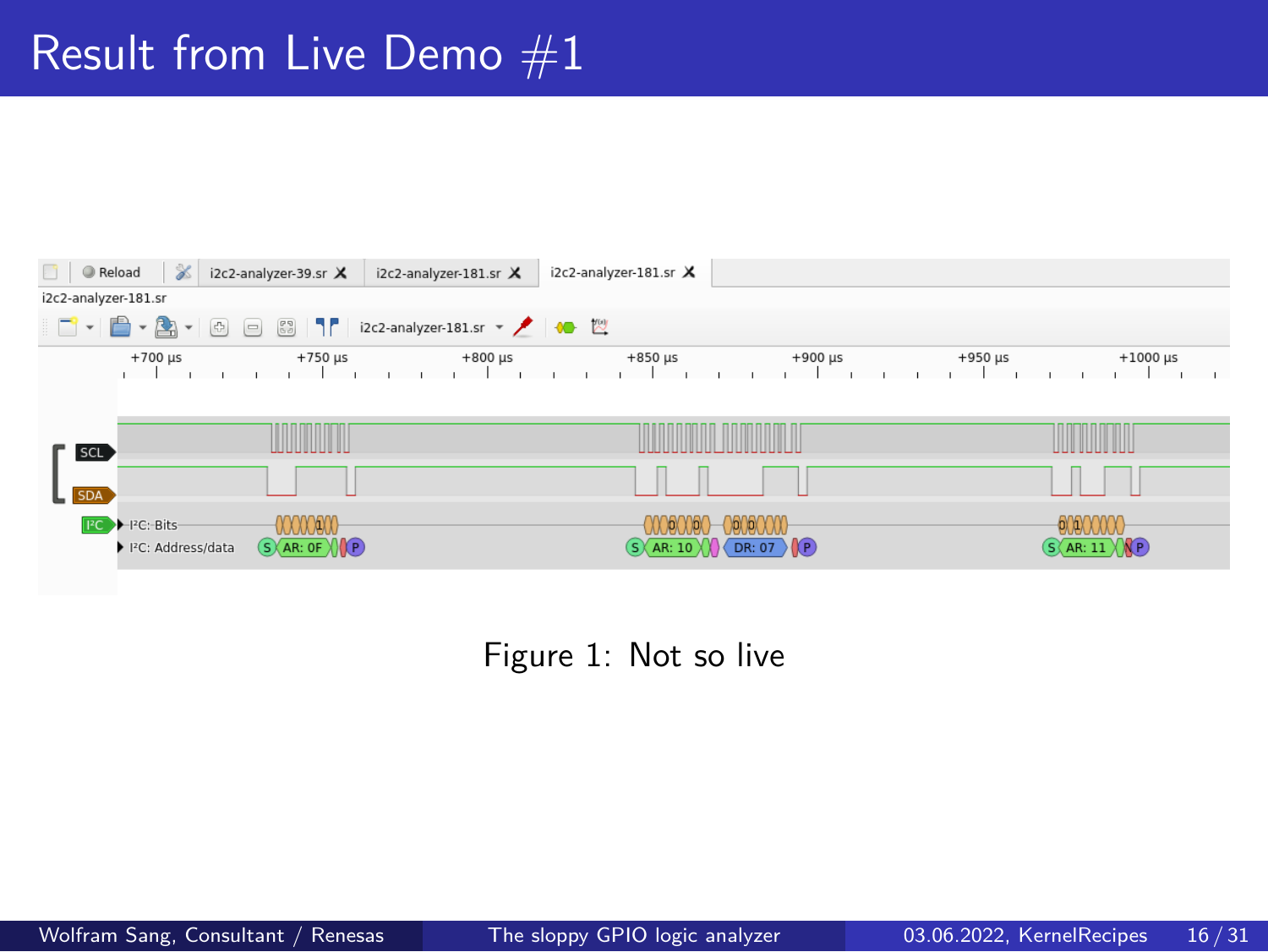Commercial break: sigrok

Great project…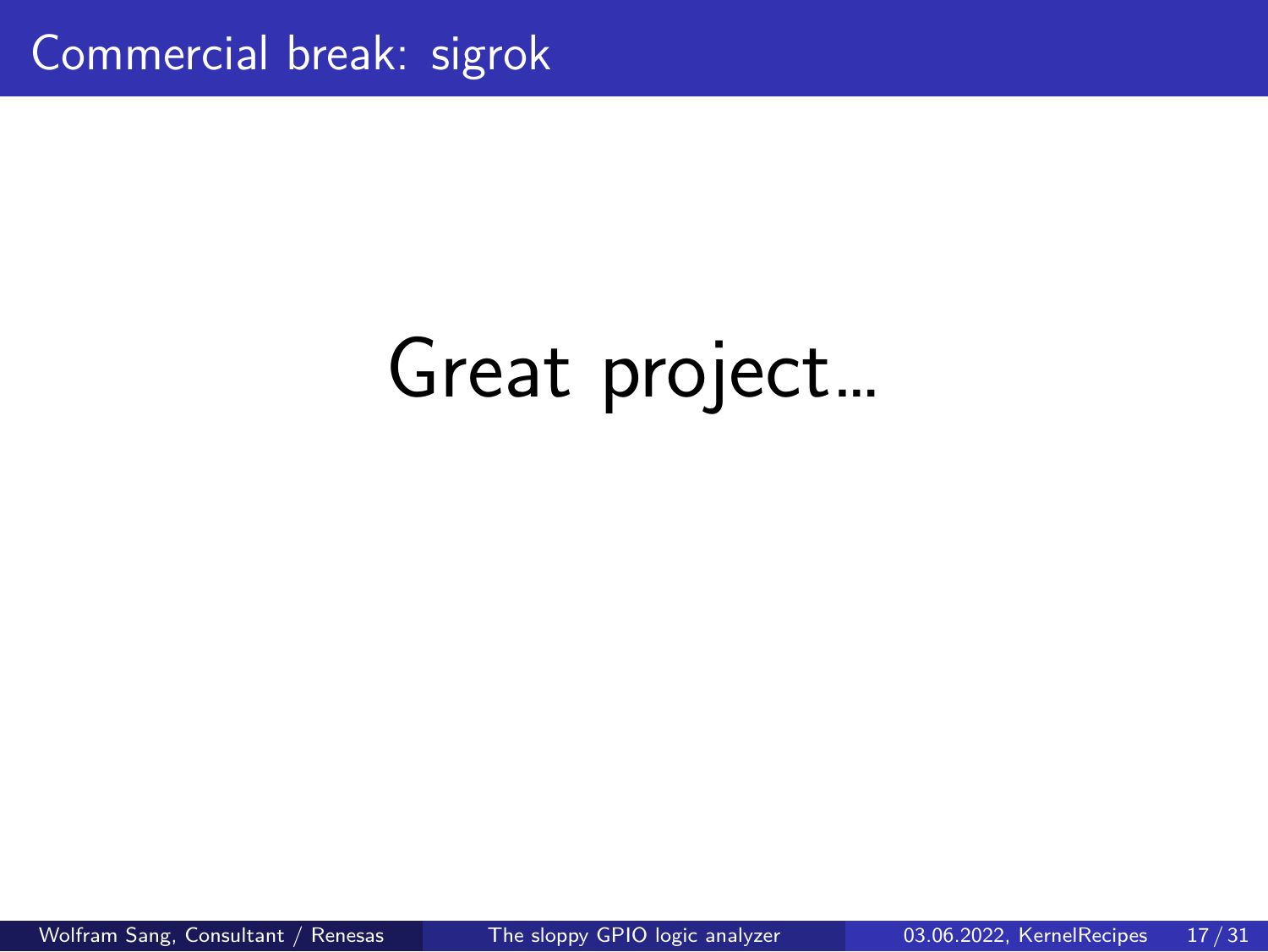Commercial break: sigrok

Great project… having serious man-power problems :(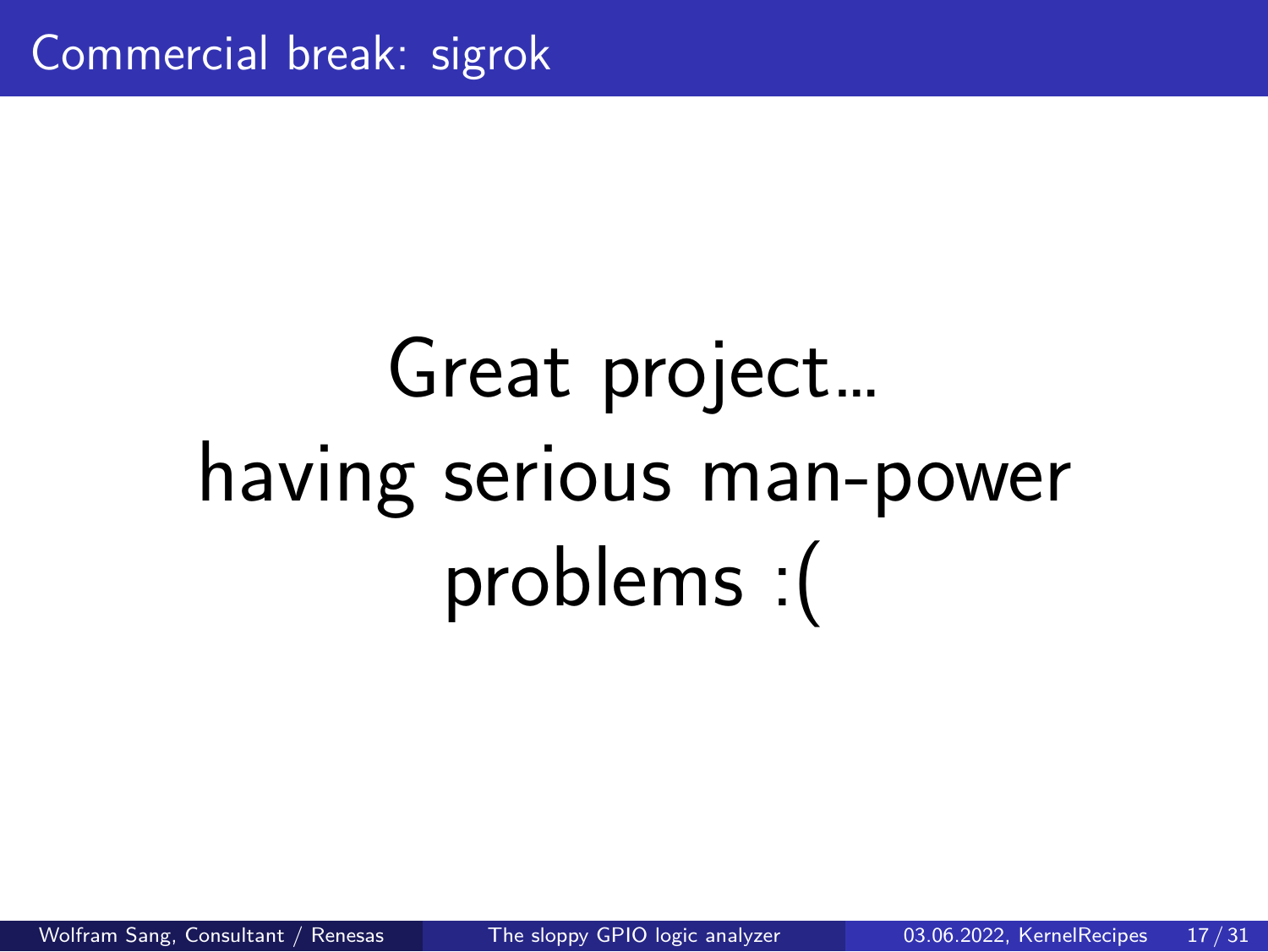Live demo  $#2$ 

Snoop PWM on a remote machine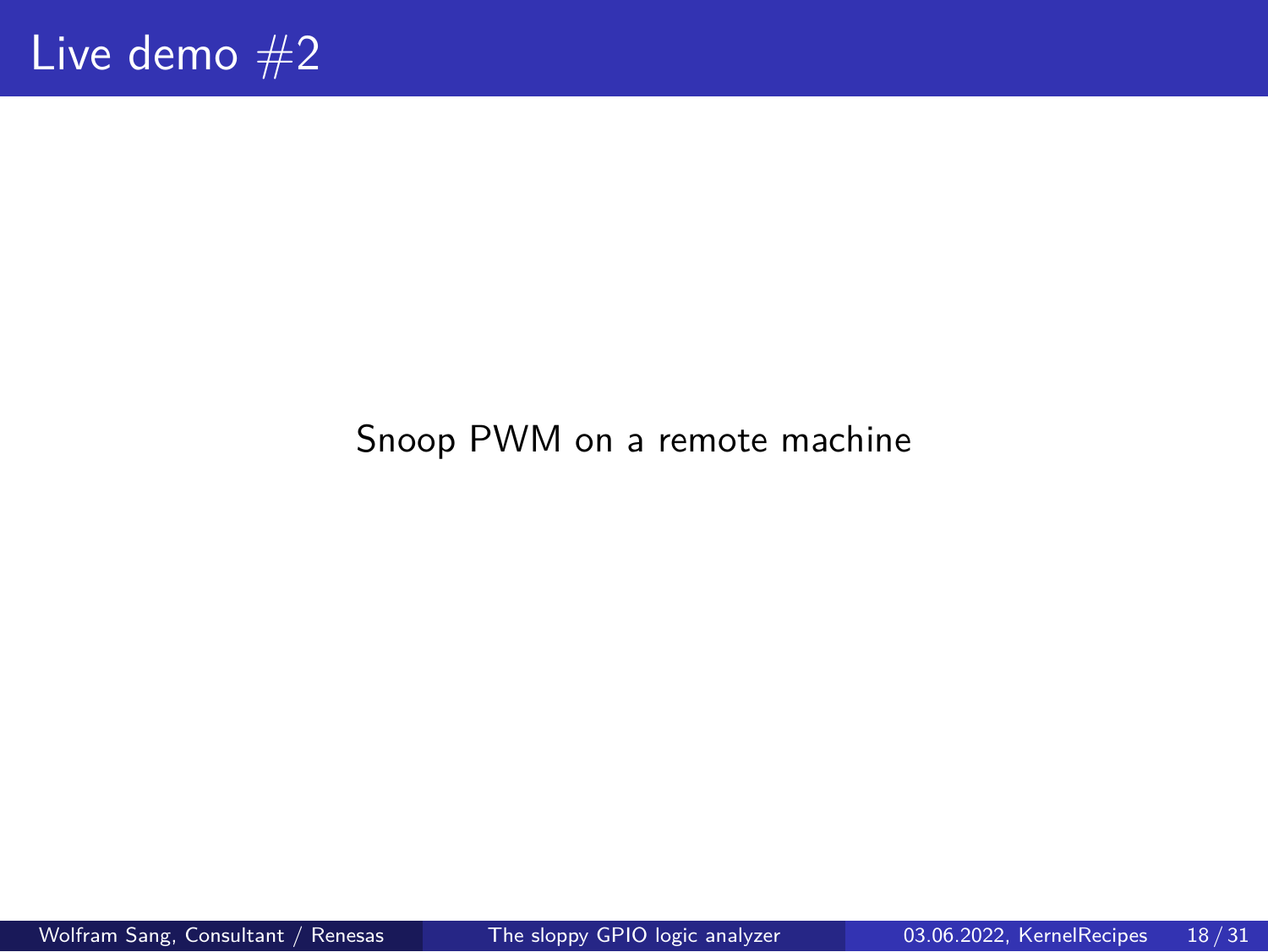# Murphy's law, take  $#1$

# gpio-sloppy-logic-analyzer -s 1500000 \\  $-d$  12000 \\ -t "1H+2H,1H+2F" Could not isolate CPU1. Does it exist?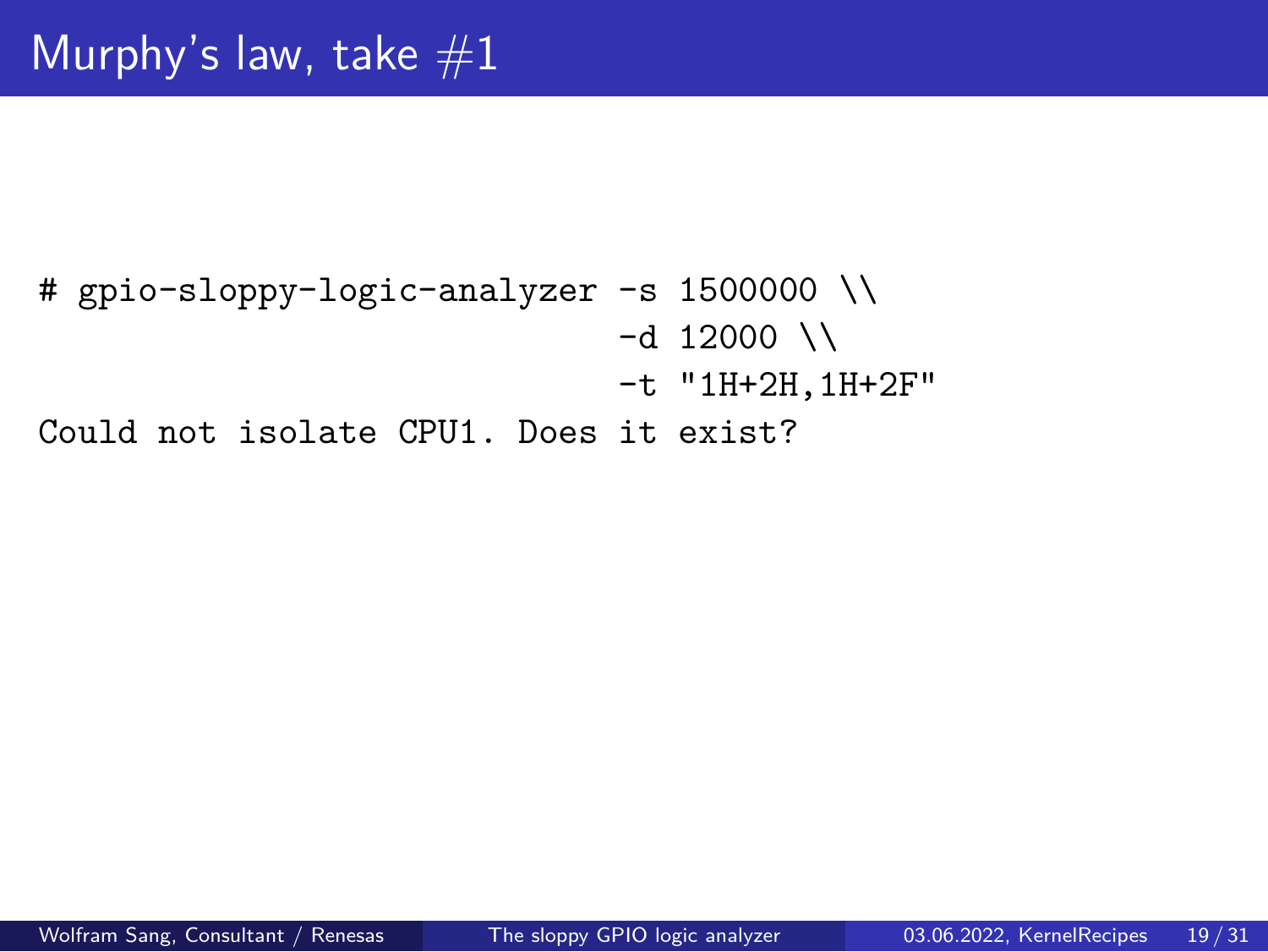# Oh, no SMP yet?

# gpio-sloppy-logic-analyzer -s 1500000 \\  $-d$  12000 \\ -t "1H+2H,1H+2F" Could not isolate CPU1. Does it exist?

Murphy's law, take  $#1$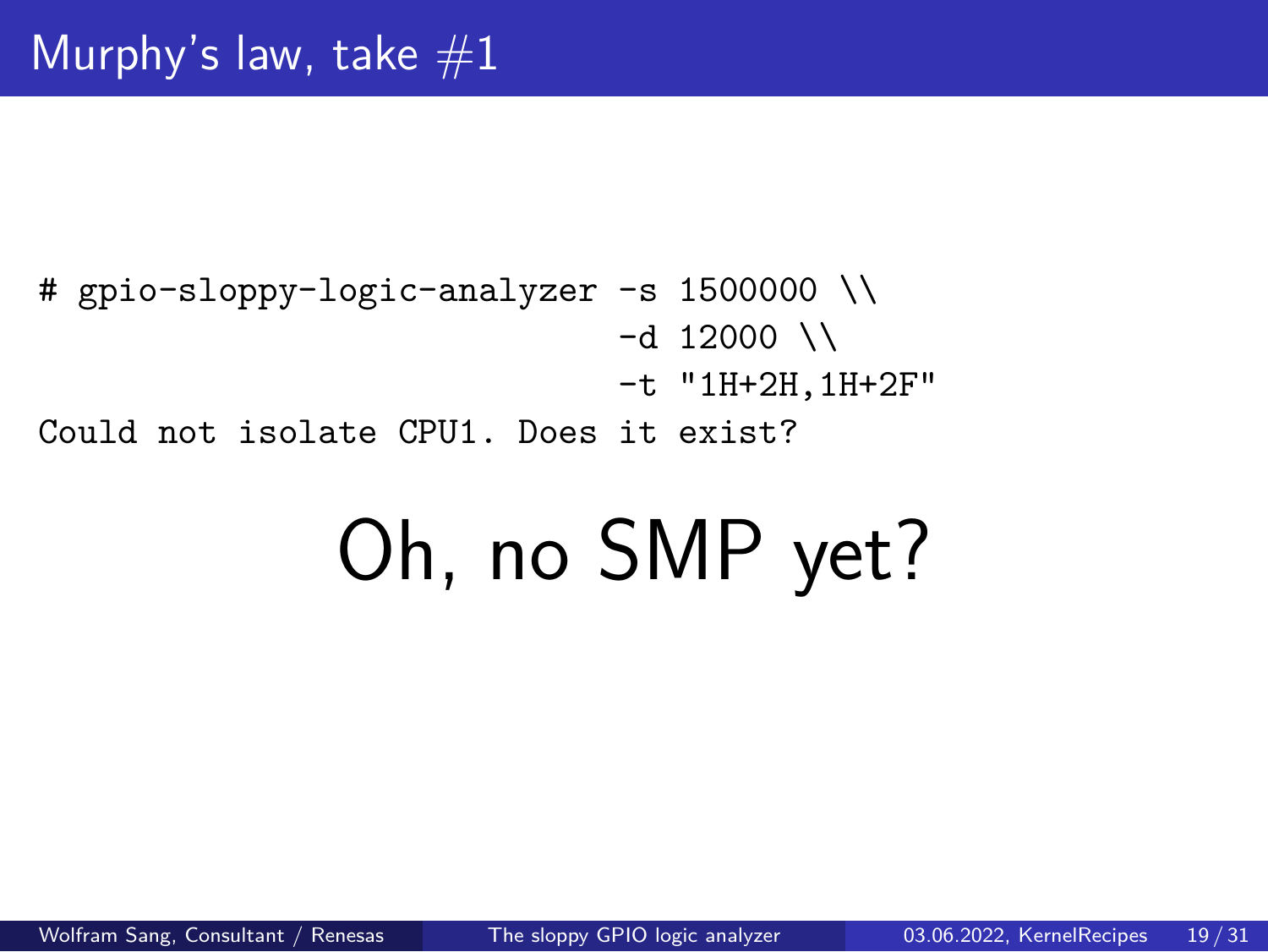## Murphy's law, take  $#1$

```
# gpio-sloppy-logic-analyzer -s 1500000 \\
                             -d 12000 \\
                             -t "1H+2H,1H+2F"
Could not isolate CPU1. Does it exist?
```
# Oh, no SMP yet? What to do?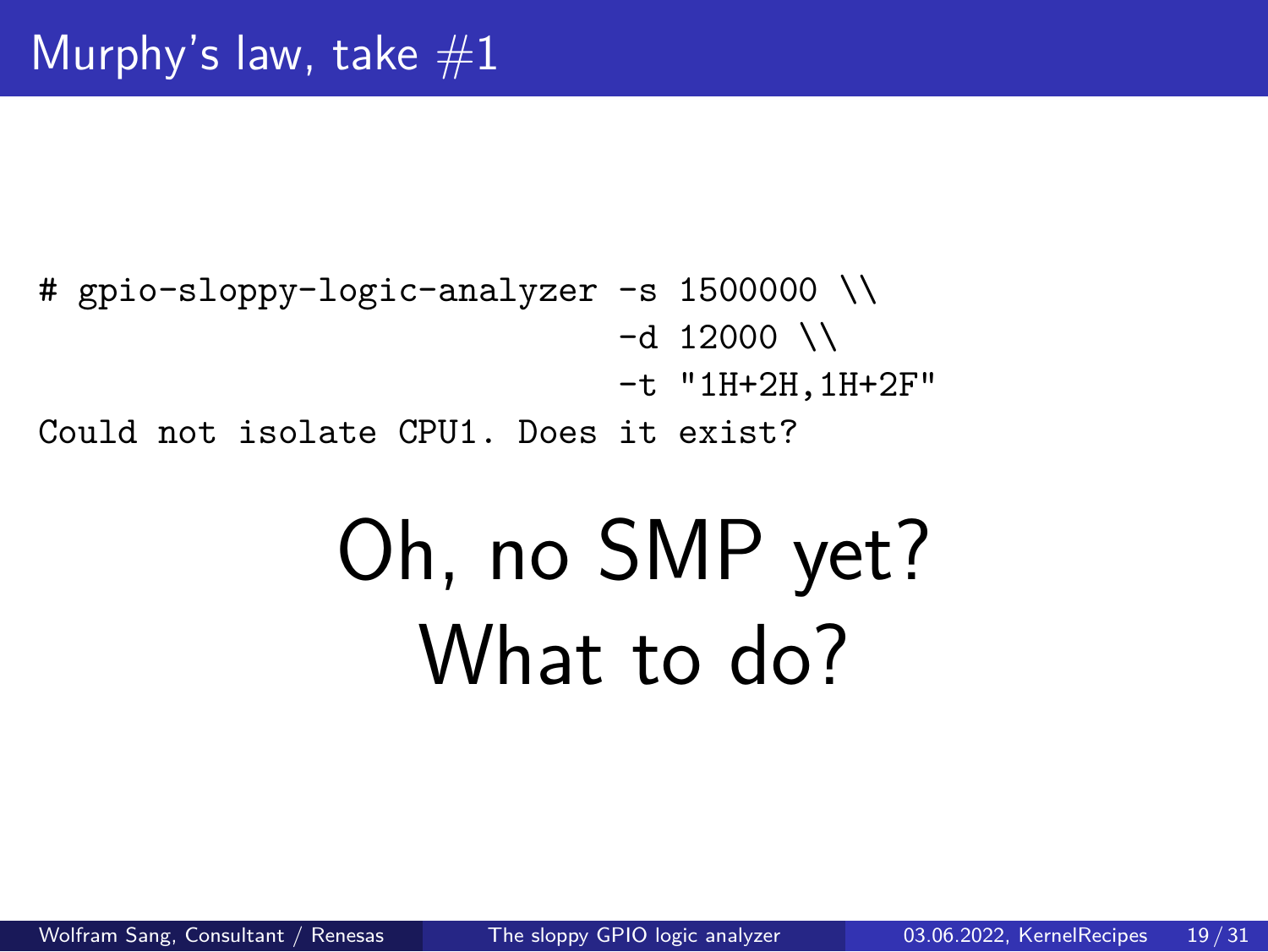Result from Live Demo #2

It worked, really, trust me!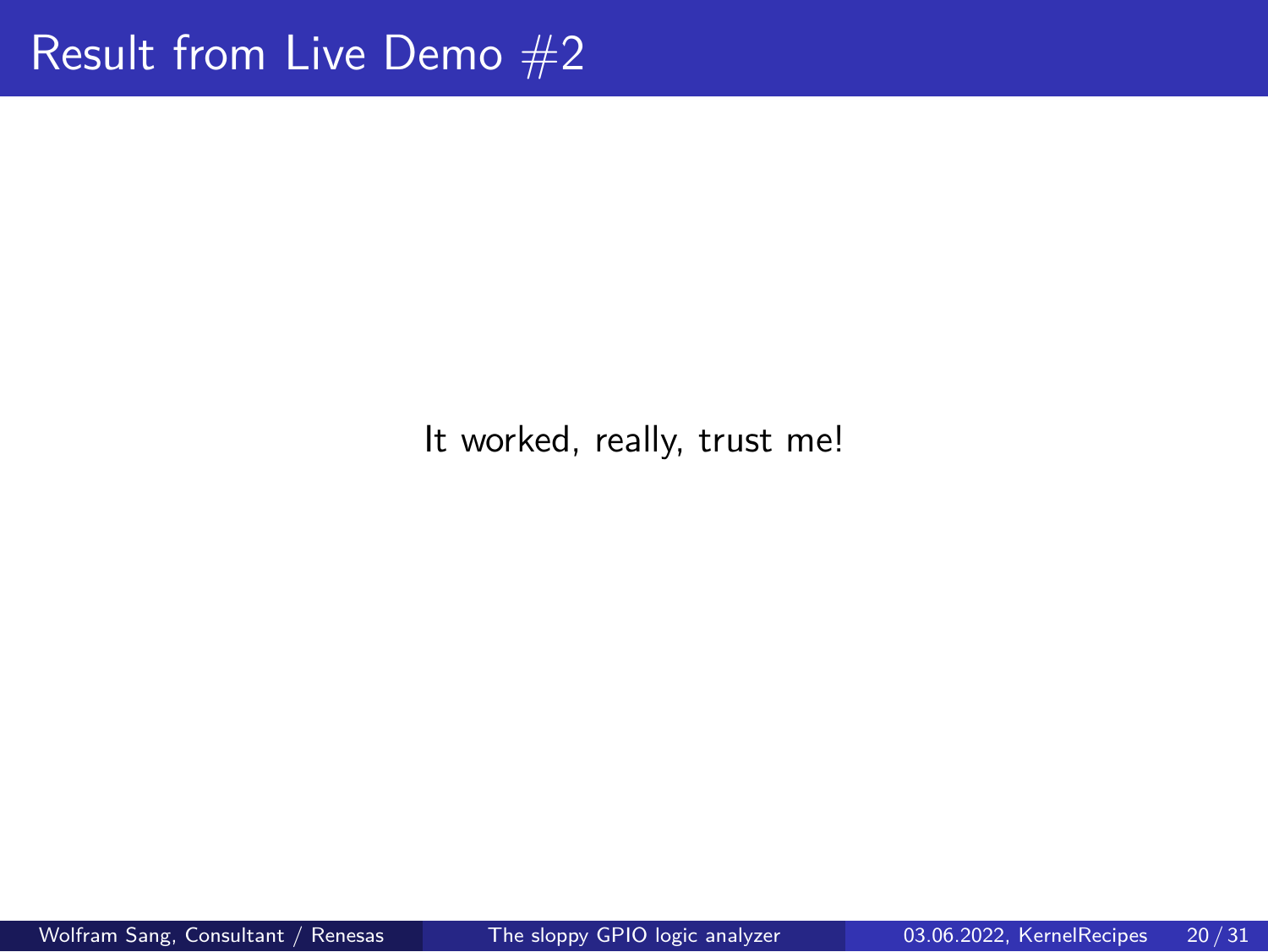### Ulrich's idea

he read the GPIOIN reg and could skip the wiring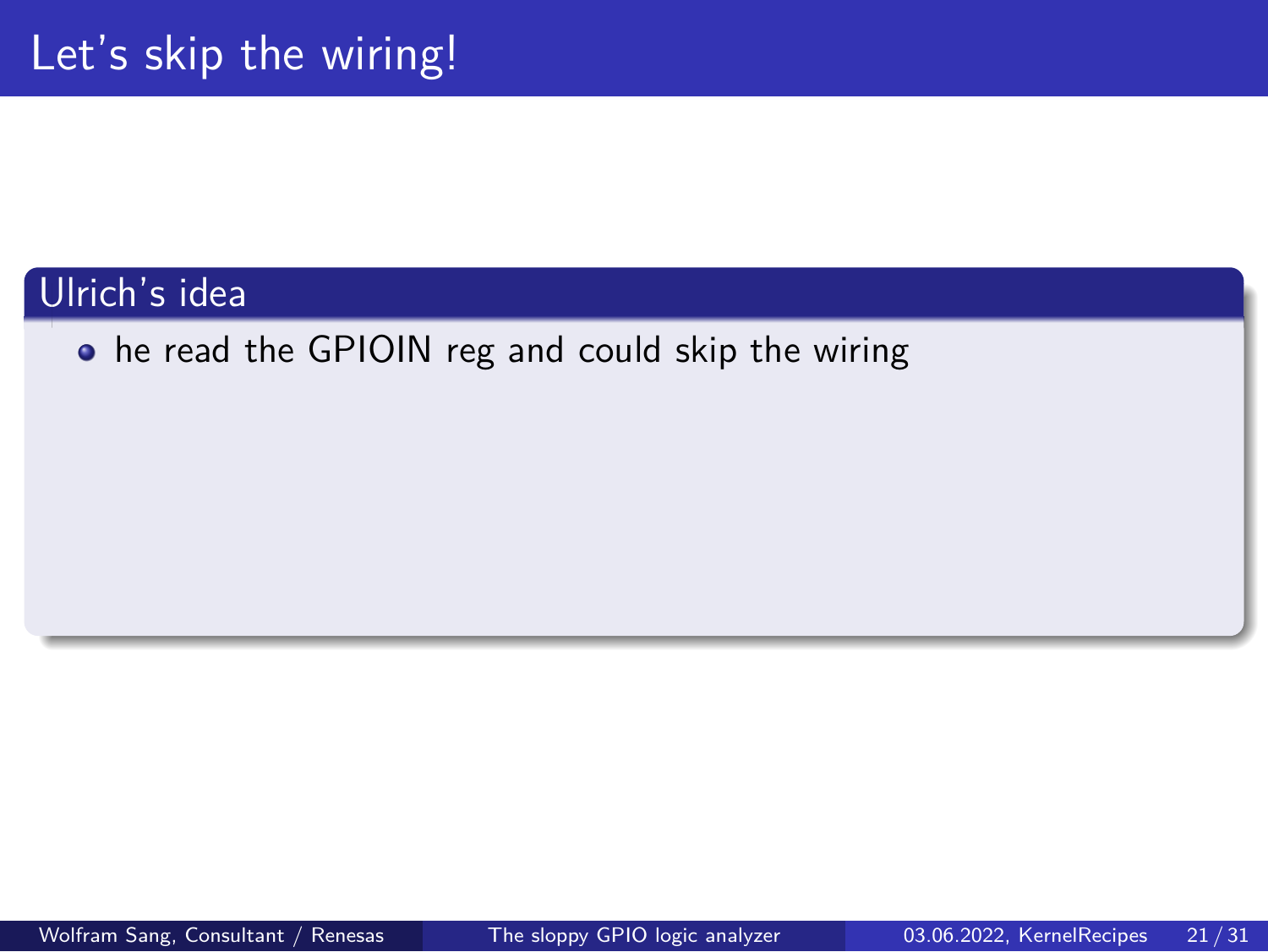### Ulrich's idea

- he read the GPIOIN reg and could skip the wiring
- I hacked the GPIO subsystem to reuse GPIOs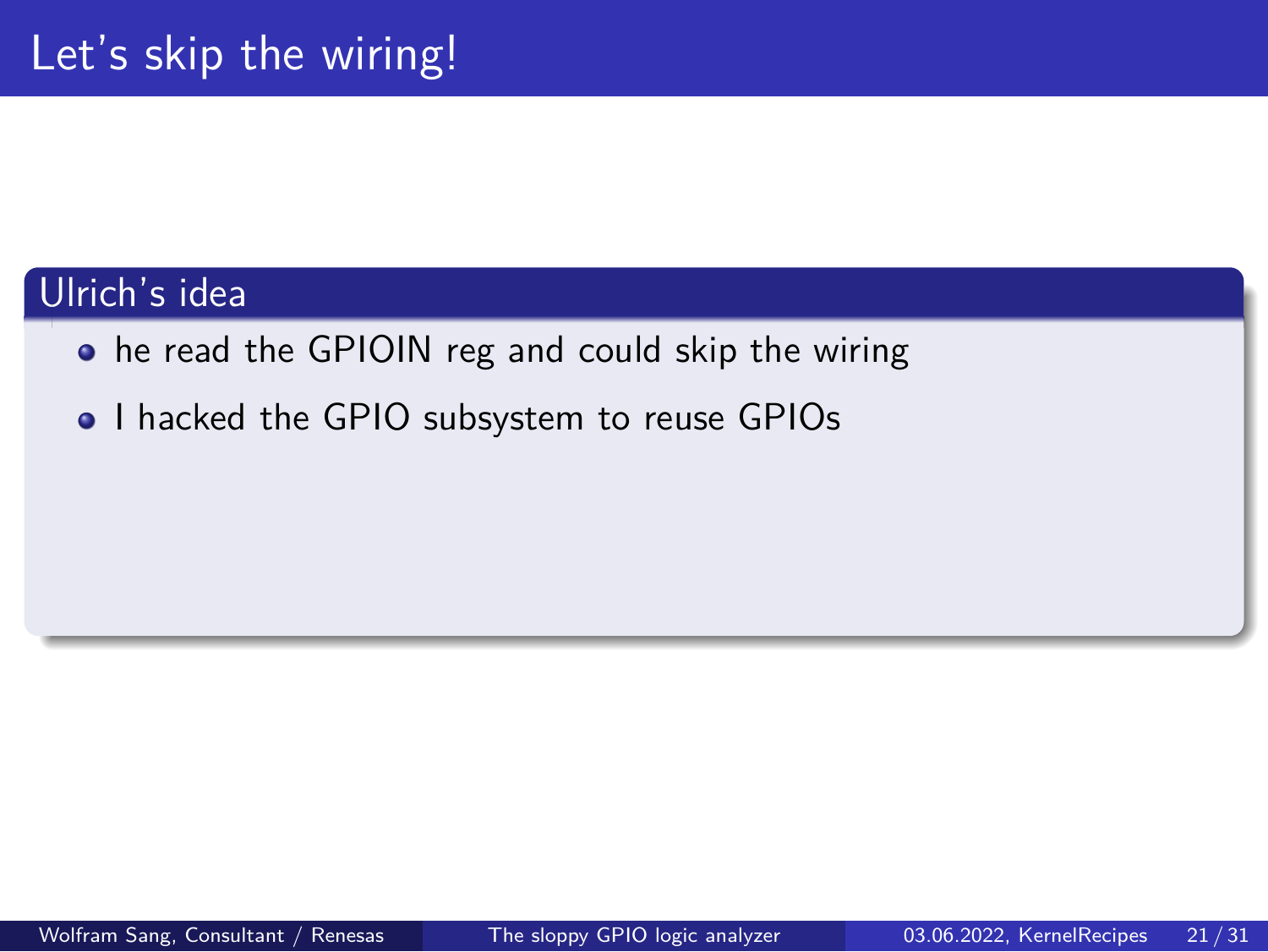### Ulrich's idea

- he read the GPIOIN reg and could skip the wiring
- I hacked the GPIO subsystem to reuse GPIOs
- Linus mentioned that this was a known and supported feature in the GPIO subsystem called "non-strict"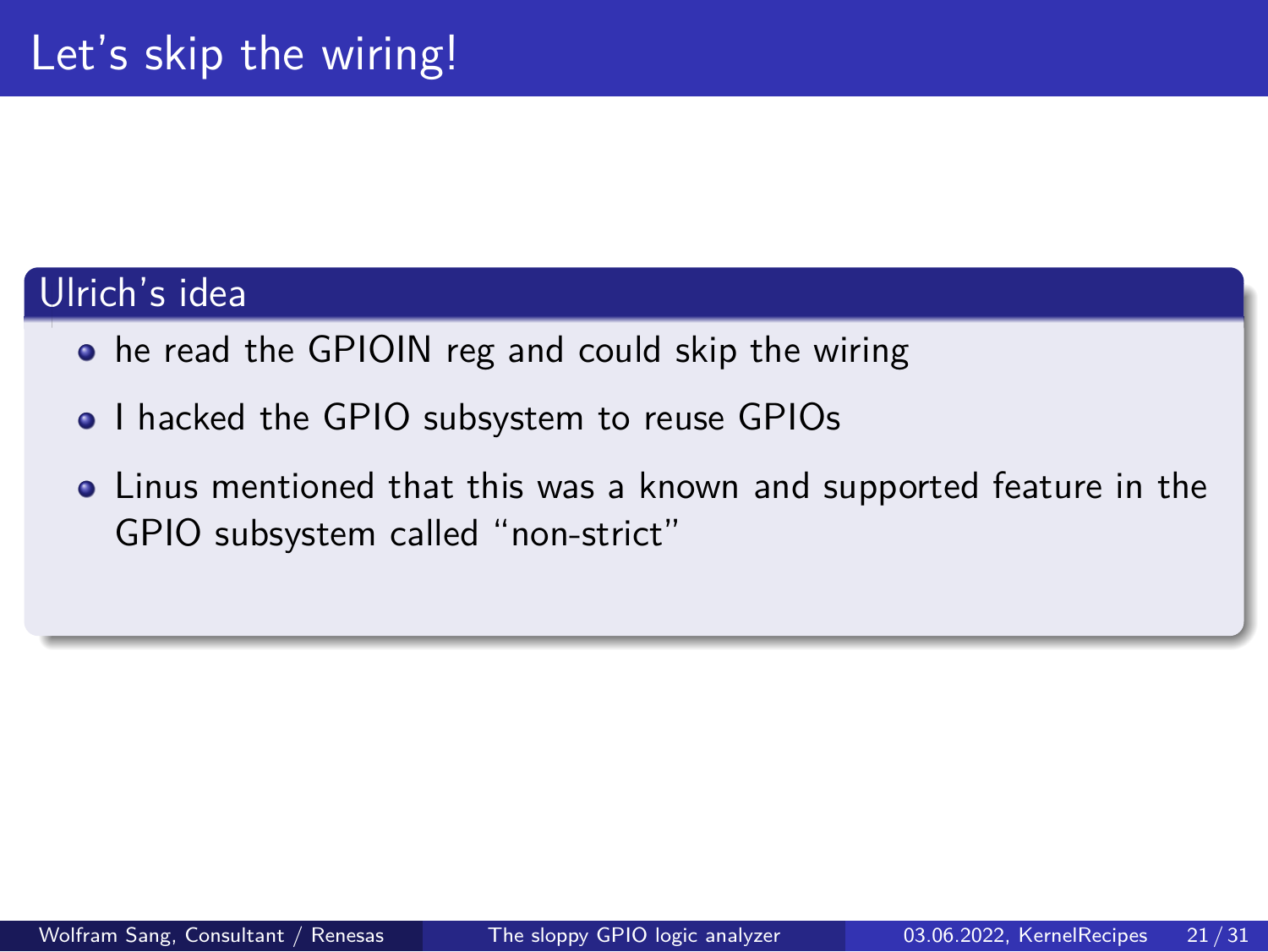### Ulrich's idea

- he read the GPIOIN reg and could skip the wiring
- I hacked the GPIO subsystem to reuse GPIOs
- Linus mentioned that this was a known and supported feature in the GPIO subsystem called "non-strict"
- $\bullet$  we can measure pins which are not even exposed on the board  $\lozenge$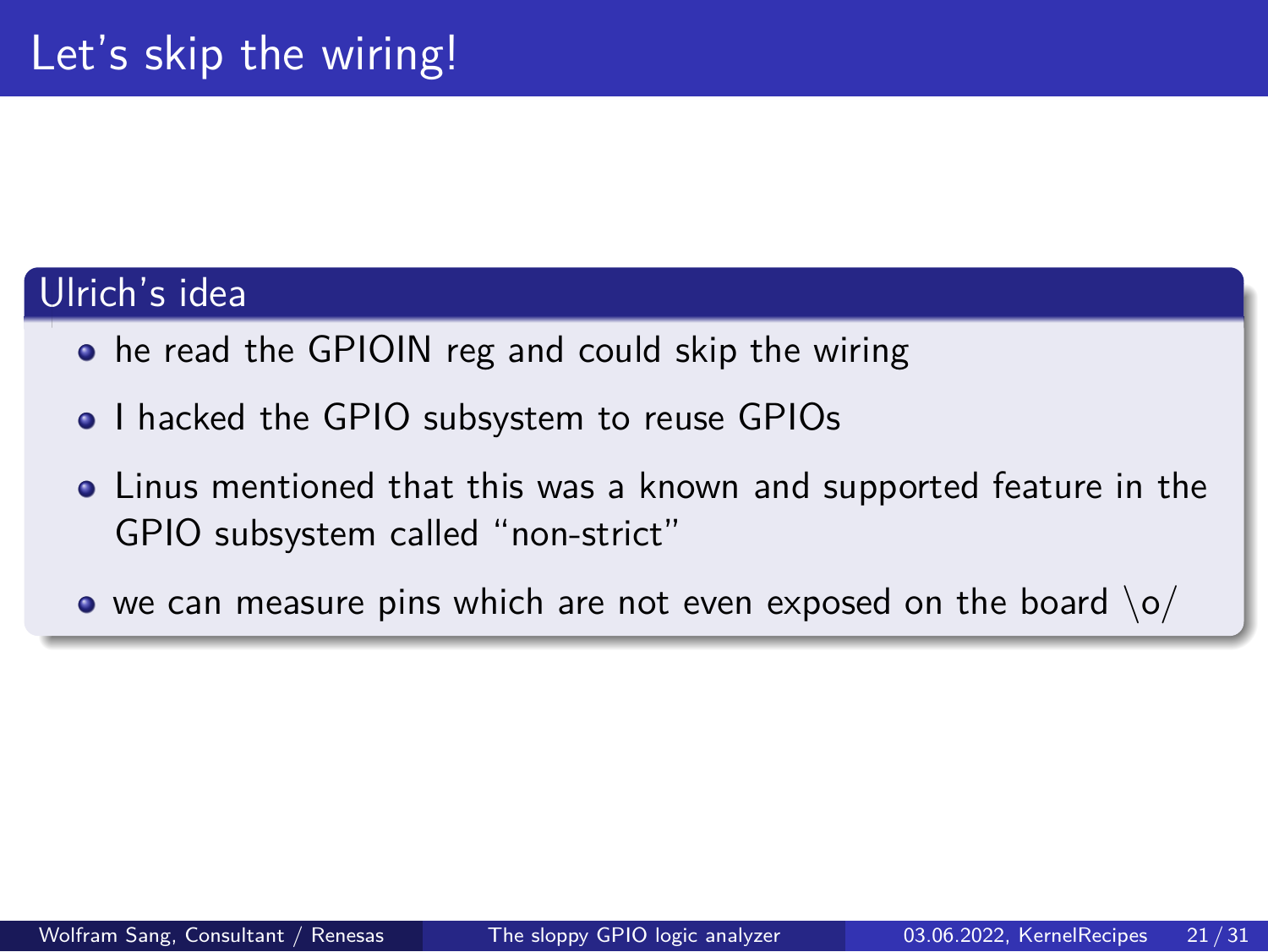#### Ulrich's idea

- he read the GPIOIN reg and could skip the wiring
- . I hacked the GPIO subsystem to reuse GPIOs
- Linus mentioned that this was a known and supported feature in the GPIO subsystem called "non-strict"
- $\bullet$  we can measure pins which are not even exposed on the board  $\lozenge$

Our HW supports that, but not our pinctrl driver :(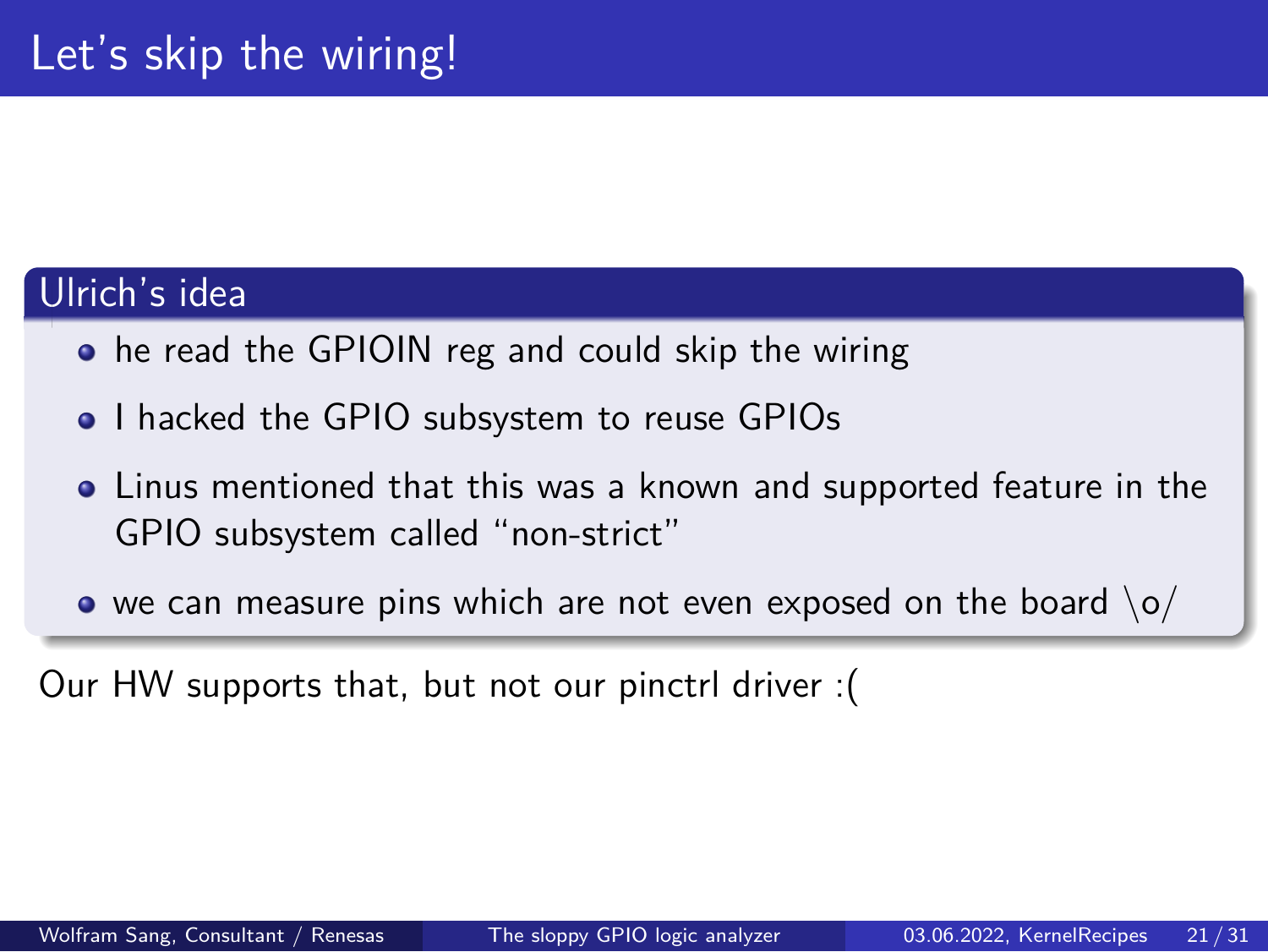One line fix to the rescue!

```
if (!pfc->gpio) {
```
+ if (!pfc->gpio && !cfg->mux\_mark) {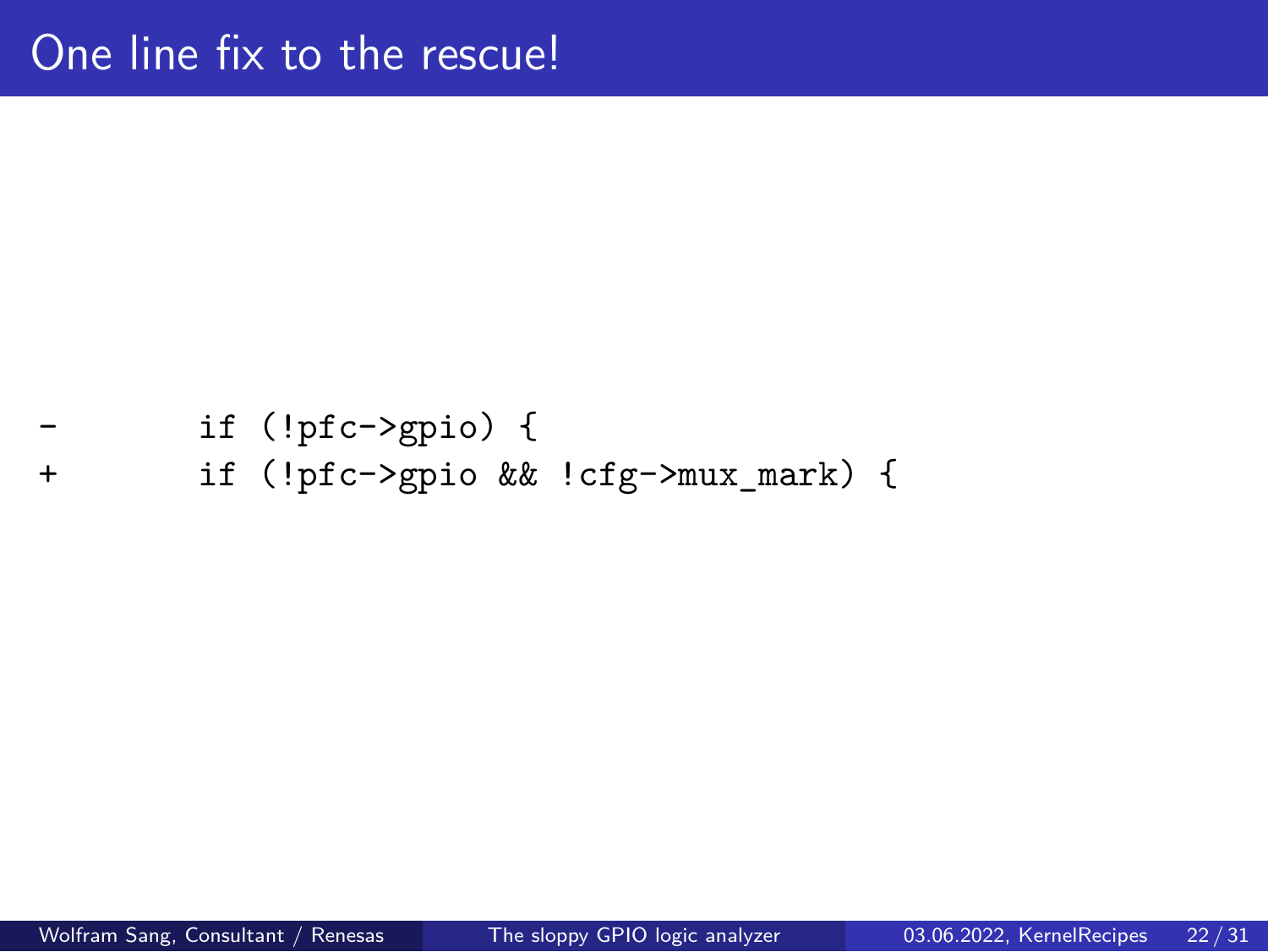```
Wolfram Sang, Consultant / Renesas The sloppy GPIO logic analyzer 03.06.2022, KernelRecipes 23/31
```

```
i2c2-analyzer {
        compatible = "gpio-sloppy-logic-analyzer";
        probe-gpios = <&gpio5 4 0>,
                     <&gpio5 0 0>;
        probe-names = "SCL", "SDA";
};
```
# DT example 2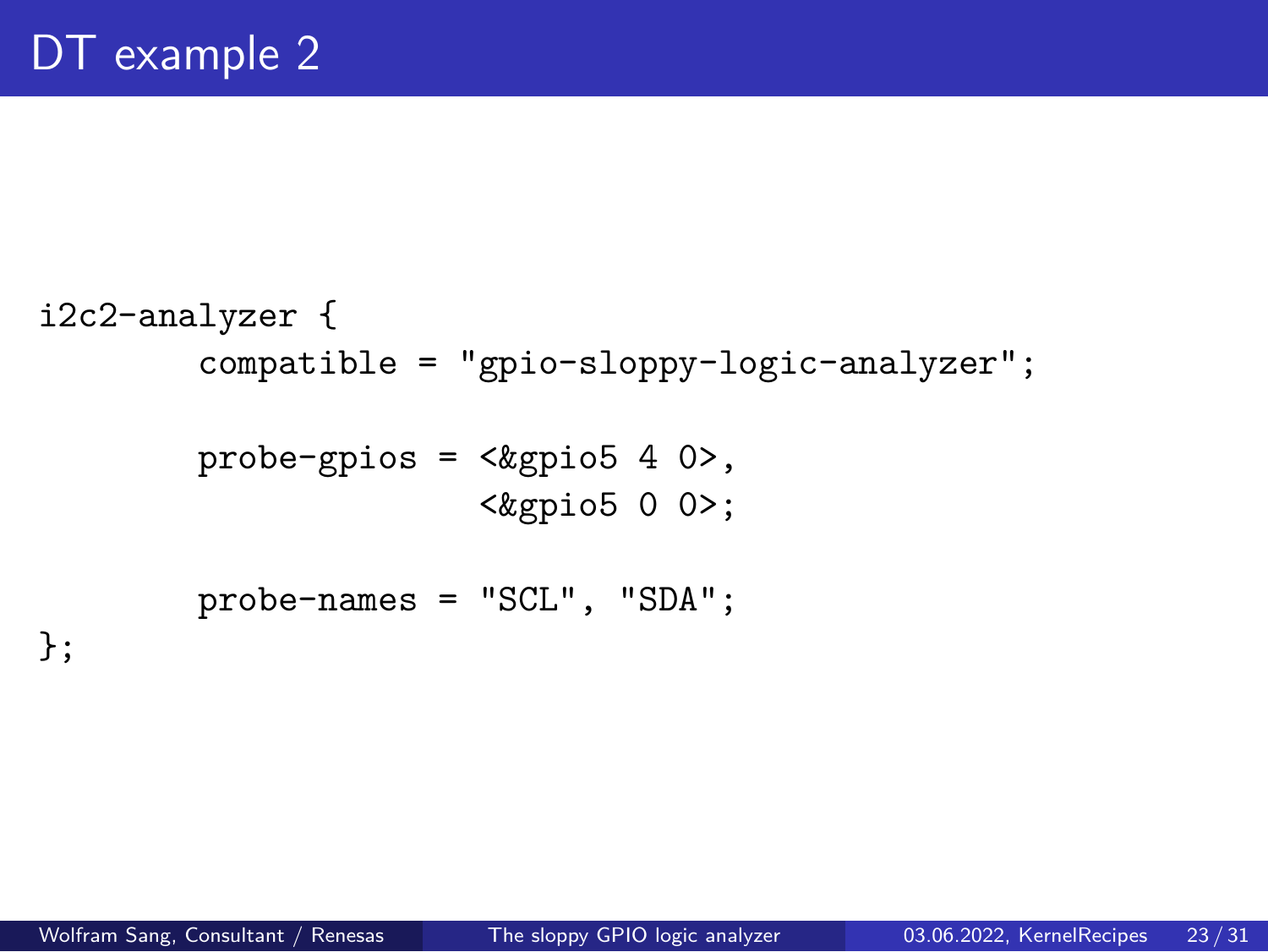Live demo  $#3$ 

Snoop I2C traffic on a local machine without wires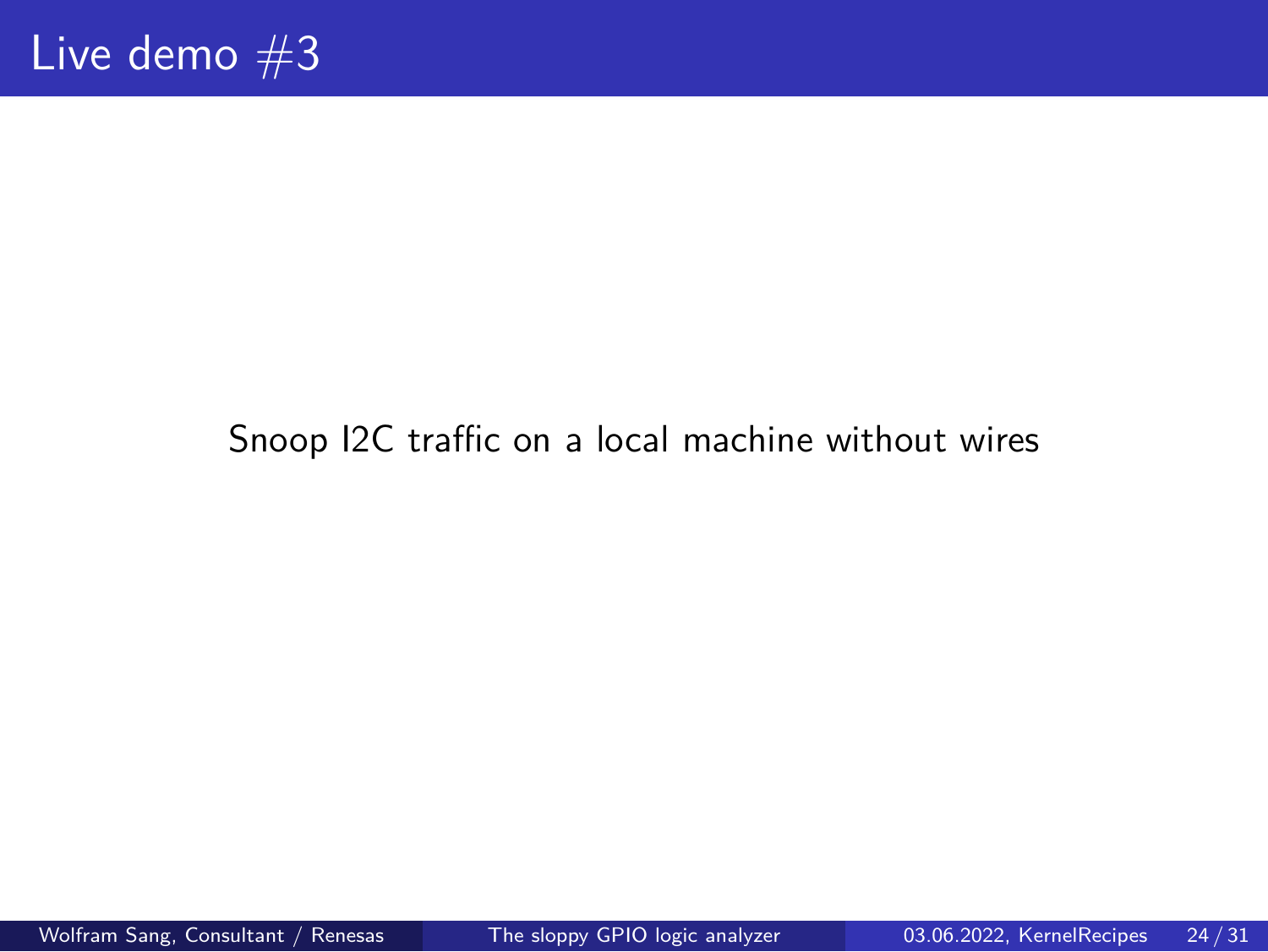# Result from Live Demo  $#3$

| $\mathscr Z$<br>Reload<br>i2c2-analyzer-181.sr X<br>i2c2-analyzer-39.sr X<br>i2c2-analyzer-181.sr X |                                  |                                             |                                              |  |  |  |
|-----------------------------------------------------------------------------------------------------|----------------------------------|---------------------------------------------|----------------------------------------------|--|--|--|
| i2c2-analyzer-181.sr                                                                                |                                  |                                             |                                              |  |  |  |
| □ - ■ - ▲ - ④ 回 8 1   i2c2-analyzer-181.sr - ノ + ● 置                                                |                                  |                                             |                                              |  |  |  |
| $+700 \,\mu s$                                                                                      | $+800 \,\mu s$<br>$+750 \,\mu s$ | $+850 \,\mu s$<br>$+900 \mu s$              | $+950 \mu s$<br>$+1000 \,\mu s$              |  |  |  |
| <b>SCL</b>                                                                                          |                                  |                                             |                                              |  |  |  |
| $L$ SDA                                                                                             |                                  |                                             |                                              |  |  |  |
| 00000000<br>PC PFC: Bits<br>▶ PC: Address/data                                                      | $(S)$ AR: OF $\sqrt{\mathbf{P}}$ | [01]0(1)1]<br>$(S)$ AR: 10 $X$ OR: 07 $(P)$ | 00000000<br>$(S \triangle AR: 11 \times NP)$ |  |  |  |

Figure 2: Not so live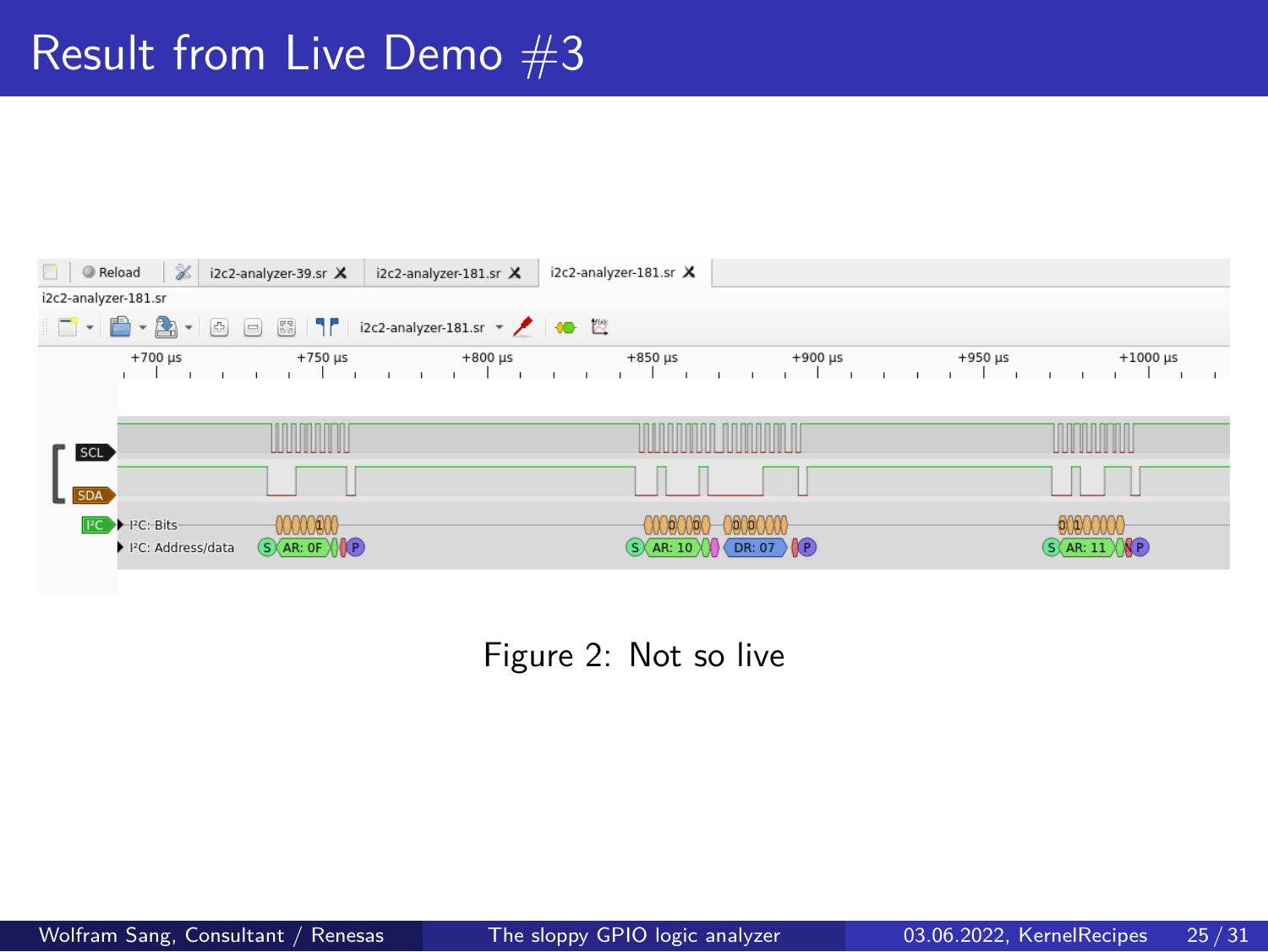Live demo  $#4$ 

Snoop PWM traffic on a remote machine without wires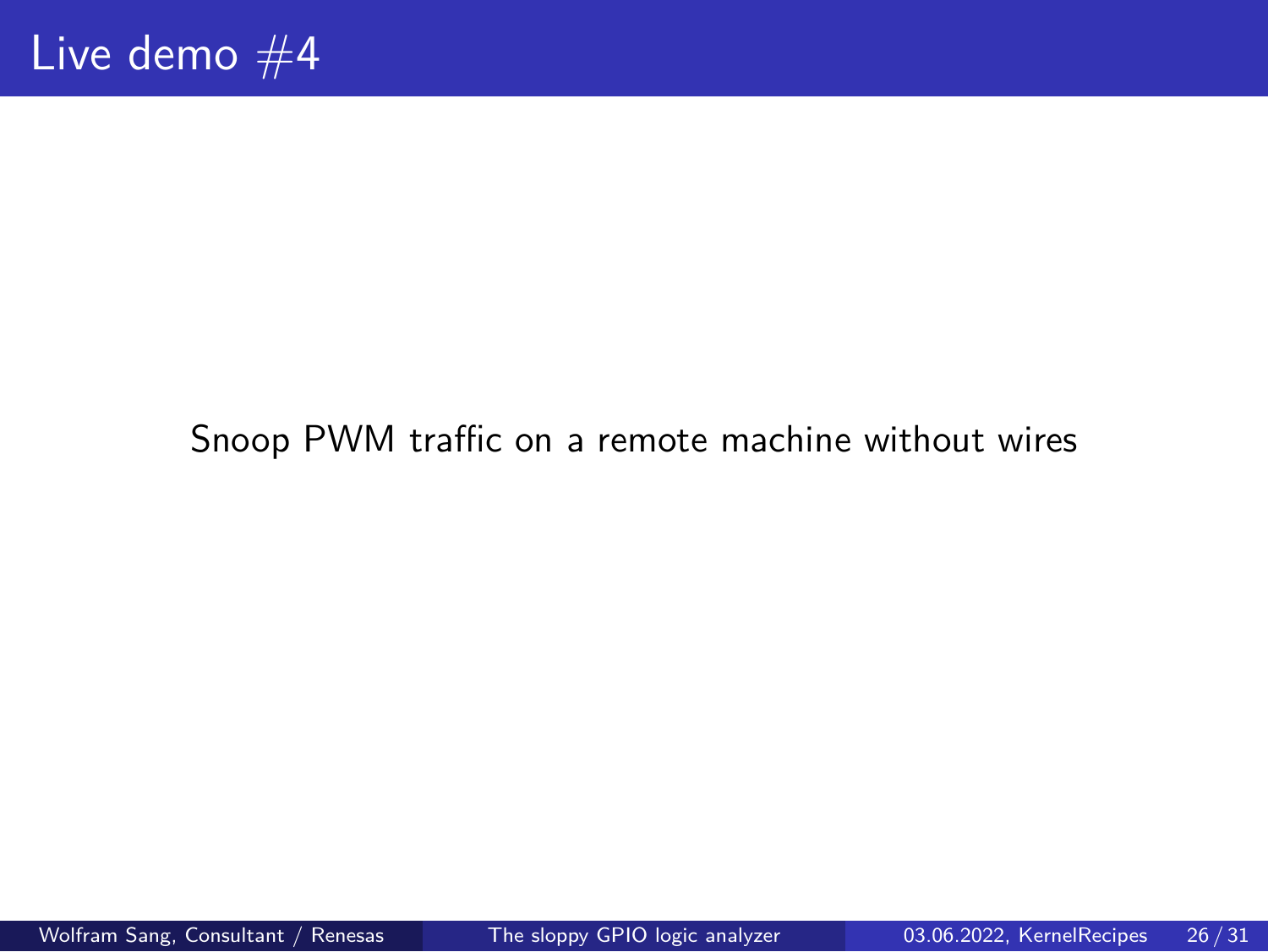Result from Live Demo  $#4$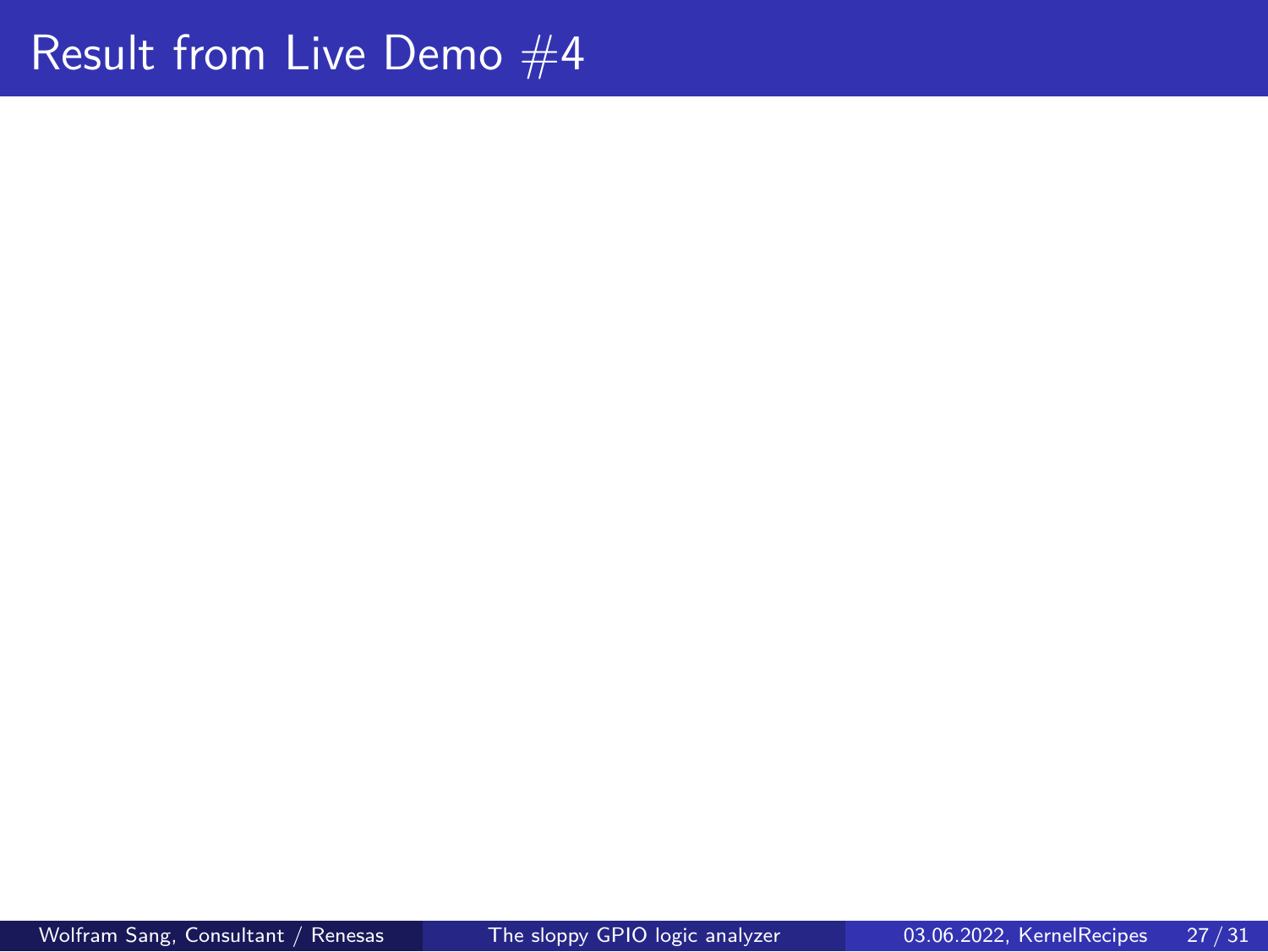Result from Live Demo  $#4$ 

# NULL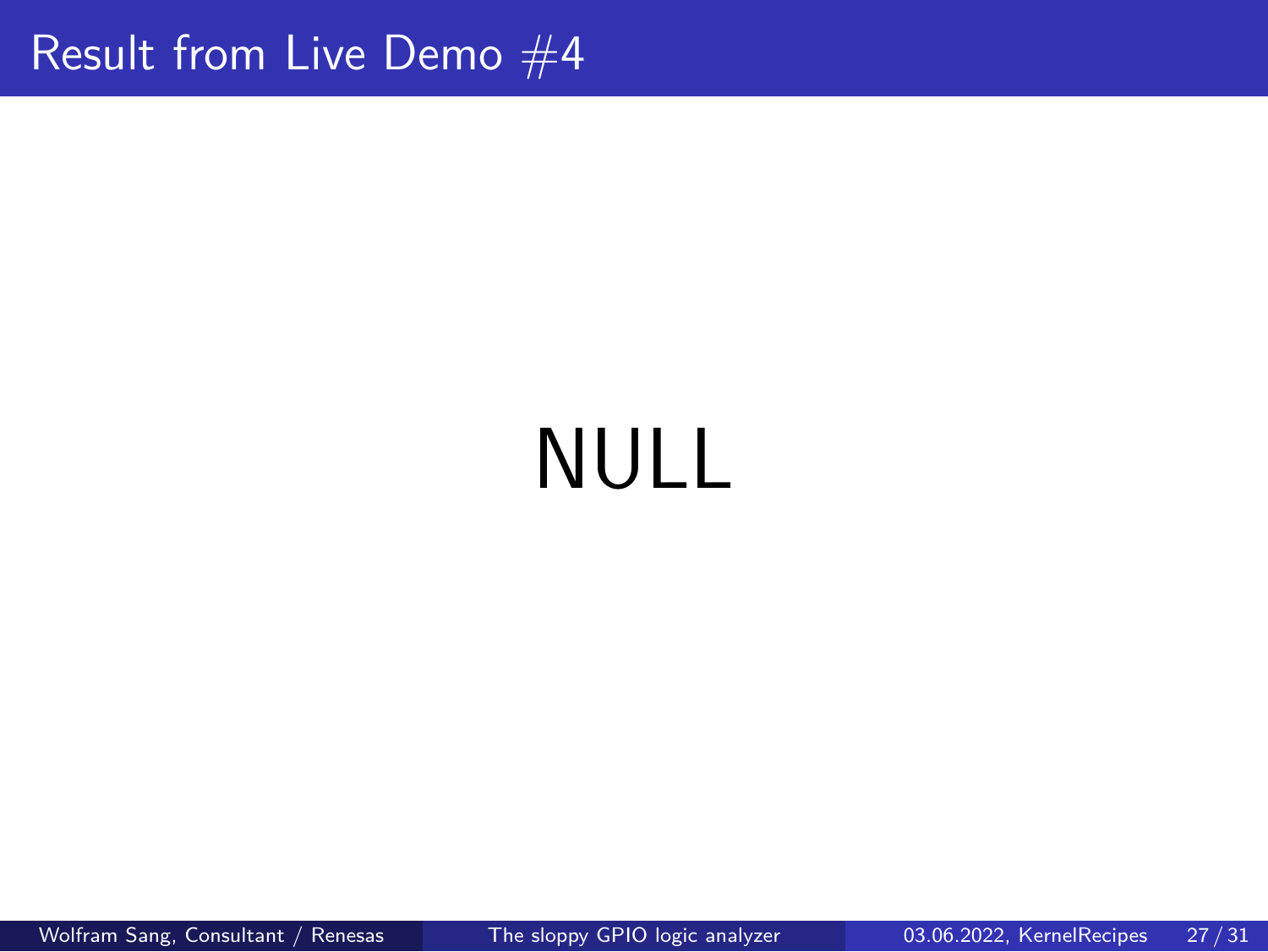Murphy's law, take  $#2$ 

# HW no longer non-strict with GPIO<sub>s</sub><sup>5</sup>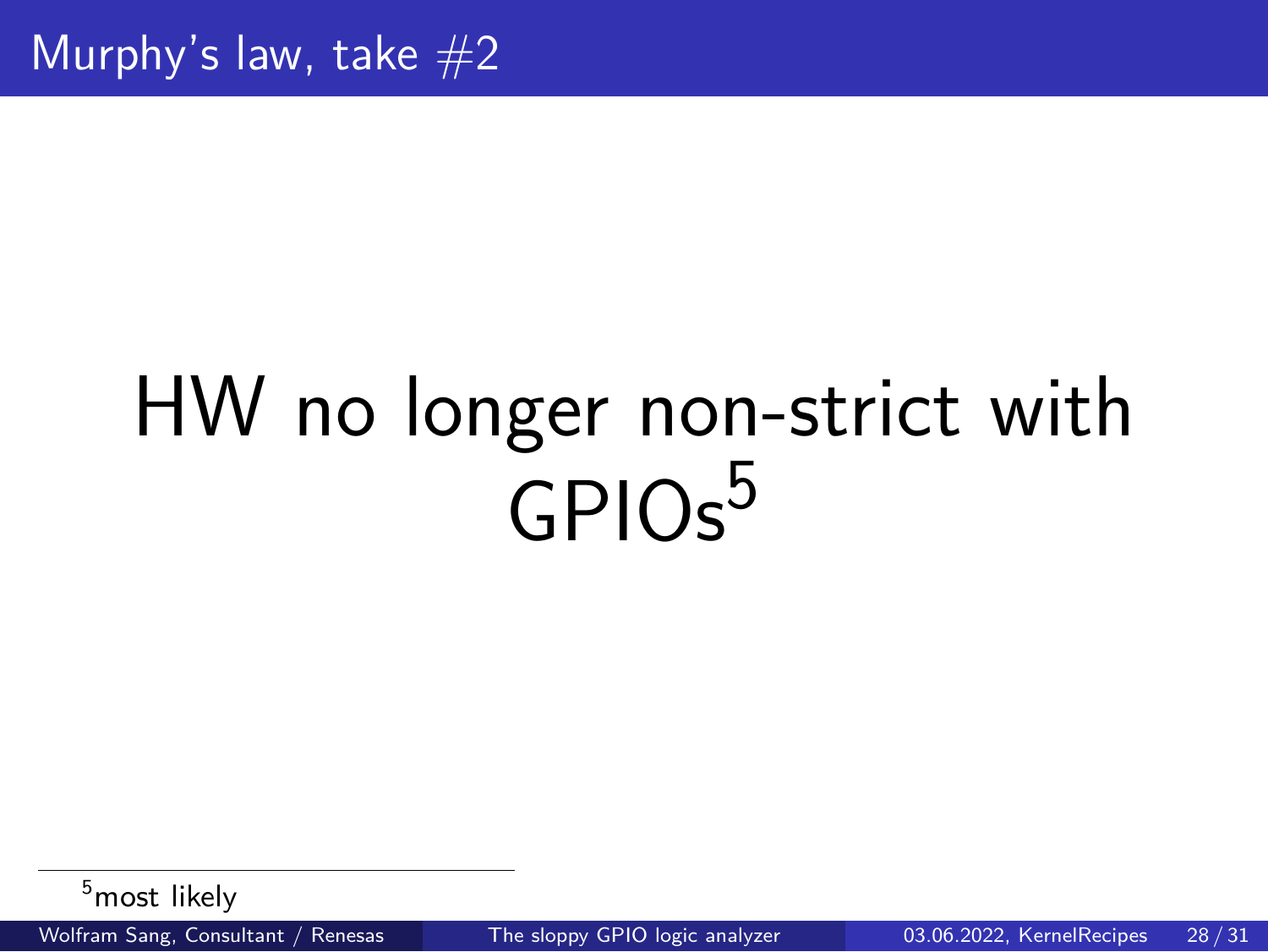#### current status

- works reasonably well for my mostly idle targets
- sadly our HW lost the non-strict GPIOs
- was already useful when debugging other issues
- we can go even more wild
- **·** lots of fun while creating
- (unless other people reported back ;))
- still not upstream
- still not a logic analyzer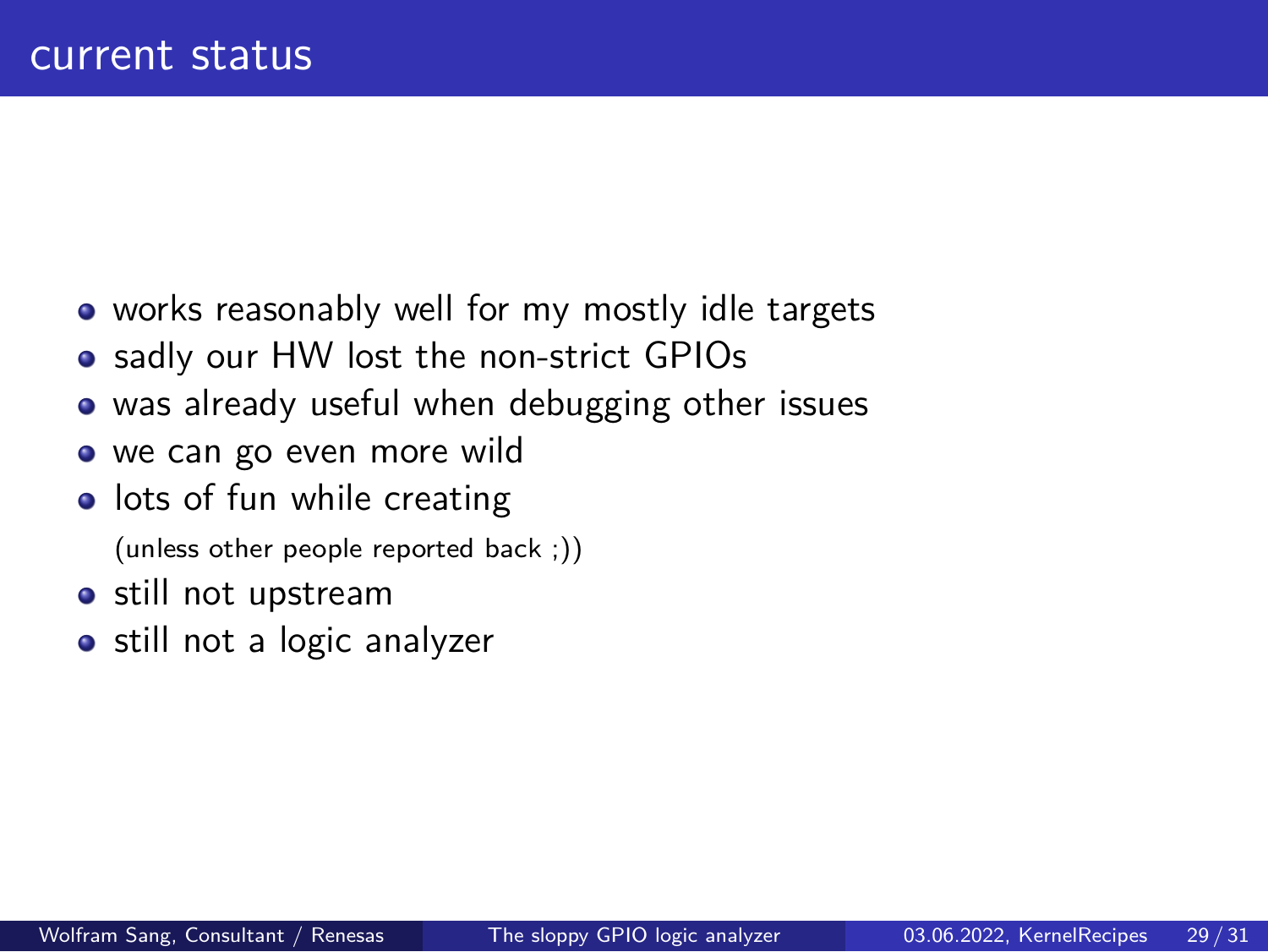# But I got a "Quote of the Week"  $\log$

**Content** ▶ **Edition** 

**User: Password:** Log in | Subscribe | Register

#### **Quote of the week**

[Posted March 31, 2021 by corbet]

Okay, this one is maybe a bit brave, let's see if it is suitable for upstream. This is an in-kernel logic analyzer based on GPIO polling with local irqs disabled. — Wolfram Sang

(Log in to post comments)

Copyright © 2021, Eklektix, Inc. Comments and public postings are copyrighted by their creators. Linux is a registered trademark of Linus Torvalds